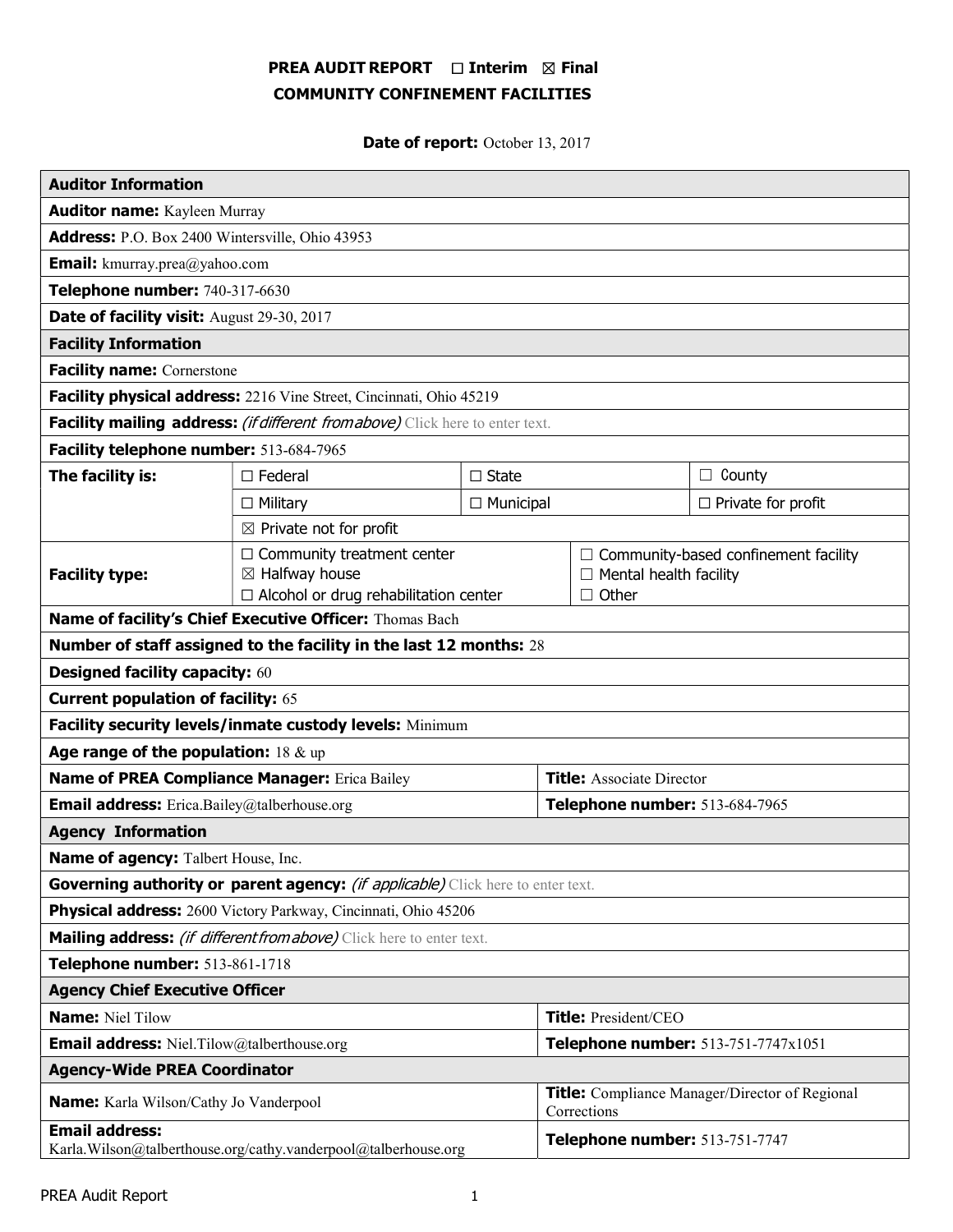### AUDIT FINDINGS

## NARRATIVE

The PREA audit for Cornerstone Halfway House was conducted on August 29-30, 2017 in Cincinnati, Ohio. As part of the Talbert House residential corrections program, the facility focuses on successful transition from correctional supervision to community. The facility supplied the auditor documentation relevant to showing compliance with each of the standards. This documentation included the pre-audit questionnaire, policy and procedure, facility floor plan with camera coverage marked, MOU's, staffing plan, and other PREA forms. The auditor received this information and additional documentation while conducting the onsite visit.

During the audit, the auditor toured the facility and conducted informal and formal staff and client interviews. It was noted during the tour that multiple PREA audit notices were posted in conspicuous places throughout the facility. The notices included the name and address of the PREA auditor and the date posted was six weeks prior to audit. All client areas including the bathroom has posters which informs clients on the ways in which they can report an allegation; the phone numbers and addresses of agencies they can report including anonymously; and that they can report to any staff member at any time in writing or verbally. Staff post areas have a PREA posters which includes first responder duties and the facility's coordinated response plan.

Six random clients were interviewed, based on the facility's current population level. There were no residents who identified as LGBTI, so a random sample of clients was chosen from the various dorm rooms. Residents were asked about their experience with PREA education, allegation reporting, communication with staff, safety, restrooms, knock and announcements, grievance procedures, pat downs, PREA brochures and postings, and the zero tolerance policy.

Also interviewed were specialized staff. This staff includes the PREA Coordinators (also Investigator), PREA Manager (facility Associate Director), Resident Advisor (RA) Practitioner, Director, Human Resource Generalist, and Case Manager. The local hospitals SANE Coordinator, and Women Helping Women Director were not able to be interviewed. The auditor reviewed both agencies' websites and MOU agreement. The facility does not provide on-site medical or mental health services related to forensic examinations. Random staff were questioned about PREA training, how to report, to whom to report, filing reports, investigations, conducting interviews, follow-up and monitoring retaliation, first responder duties, and the facility's coordinated response plan.

After a brief opening with agency staff, the auditor toured the facility. The tour consisted of examining all dorm areas, group rooms, day rooms, bathrooms, operations post, utility areas, and maintenance areas. A review of employee files, training records, PREA acknowledgments, PREA forms, and data logs were also completed. The auditor gave a closeout and shared some of the immediate findings.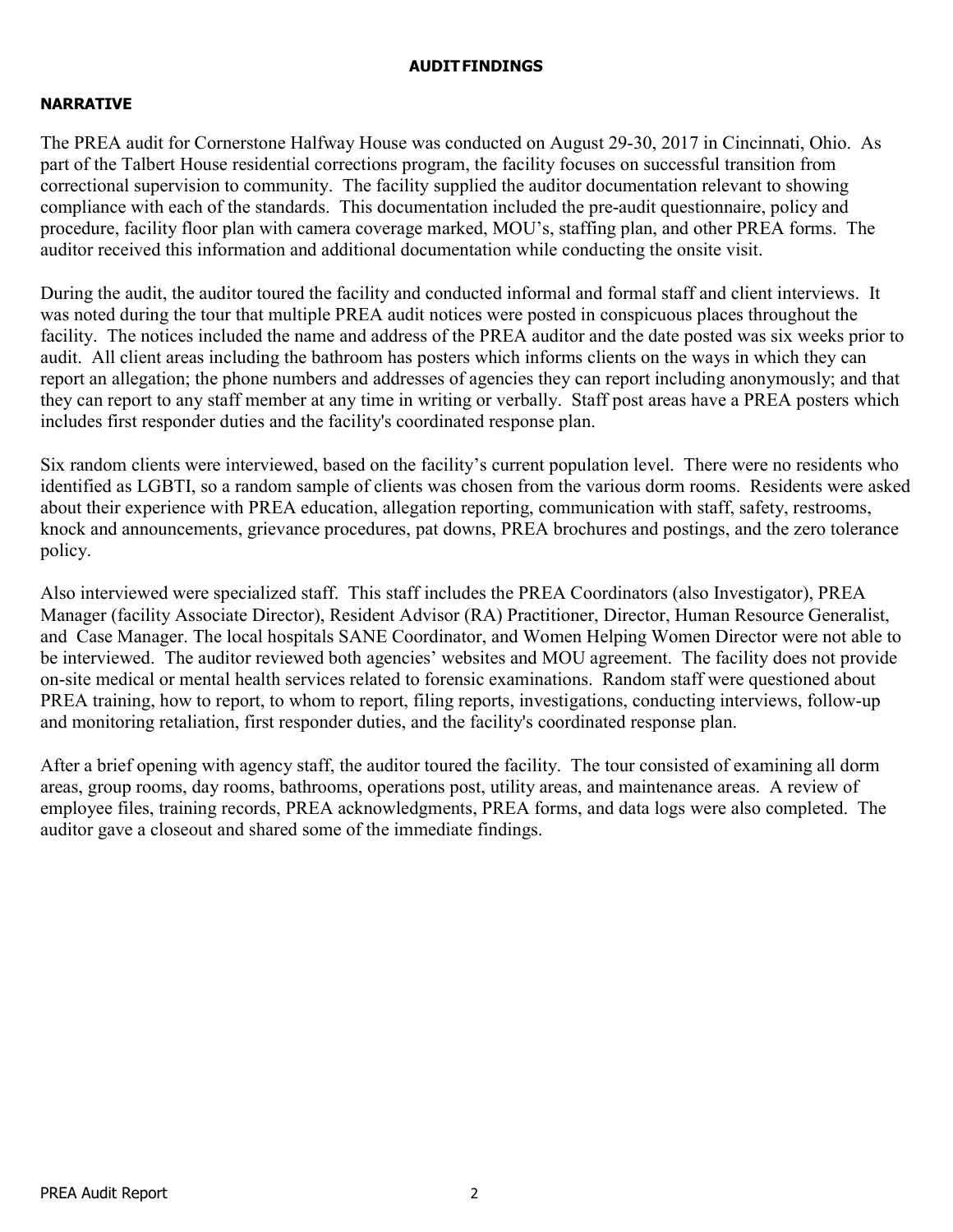# DESCRIPTION OF FACILITY CHARACTERISTICS

Cornerstone is a halfway house located in Cincinnati, Ohio that serves adult male felony offenders. The facility is three separate renovated houses that are connected by a courtyard in the rear of the buildings. The buildings are multilevel and house both state and federal commitments. All clients have access to all three buildings and must use the center building to enter and exit the facility. The facility can house up to 60 offenders; however, it is currently housing 65. To access the facility, one must be buzzed into a lobby area in the center building where they will be sign-in by staff. Clients would access the same entrance and be subject to a pat-down in the duty office which is visible by video surveillance.

The facility is equipped with 24 surveillance cameras which can record and play back up to seven days. The cameras are placed strategically throughout the interior and exterior of the building. There are also multiple security mirrors to enhance security in vulnerable areas. The facility has identified areas that can be considered vulnerabilities and have developed a plan for monitoring these areas until electronic monitoring can be added. The center building contains the administration area and the main security post. From this post, the security staff can view all cameras. The basement of this building houses the laundry area and an exercise room. Both of these rooms are covered by electronic surveillance. There are housing units on the upper floors. There are two dorms across the hall from each other that share a bathroom. The dorms have areas inside that a separated by walls. This makes it difficult for clear line of site views into the room. Resident Advisor (RA) staff are required to enter the room and check all areas during circulations and head counts. The facility has drafted a plan to purchase cameras for the dorm rooms. Clients are informed that they must dress in the bathroom. The top floor of the building has the lounge area and staff offices. The staff offices have outer door that is solid and within the room are three offices. All office doors are solid. The staff have their doors open when clients are inside. State Building A has the kitchen and dining hall for all offenders. The clients are not allowed to enter into the back kitchen area. They line up to receive meal trays and take them into the dining hall. The dining hall is open to clients until lights out. The upper floors of this building have staff offices, offender lounges, and dorm areas. The dorms are open rooms with no wall dividers. The bathroom on the floor is shared by both dorms. The bathroom contains two toilet stalls with doors and two individual shower stalls with curtains. State building B is the smallest of the three. The building only houses nine offenders. The first floor occupies the day room, group room, and a urinalysis office. The top floor has a single dorm room and multiuse bathroom. The bathroom is equipped with two toilets with doors and two individual shower stalls with curtains. The facility requires Resident Advisors to conduct head counts during the day and circulation rounds every 30 minutes, as well as security and perimeter checks throughout the facility. Resident Advisors (RA) are required to conduct more frequent checks in areas that are considered blind spot areas. Clients who need to see staff such as a case manager, will need to go to the main control post and get permission before entering a staff office hallway.

The facility has several housing units. Some of these dorms in these units are divided by wall barriers and limit the number of beds in each contained area. Clients that have been given a classification of vulnerable would be housed in one of the dorm rooms that offers the most visibility and security. All rooms are designed to minimize blind spot areas. The bathroom is designed to offer privacy for clients (see standard 115.215 to see full bathroom description). Clients are required to be out their rooms during program hours.

The facility offers several programs designed to successfully reintegrate offenders back into the community. Reentry Services include addiction treatment, medication-assisted treatment, trauma, life skills, vocational services, and criminal thinking. The organization has a culture of innovation that thrives on the creation of services that meet clients' needs. Treatment services are researched based, best practices. The staff provide a secure, supervised, and structured living environment that empower clients to change.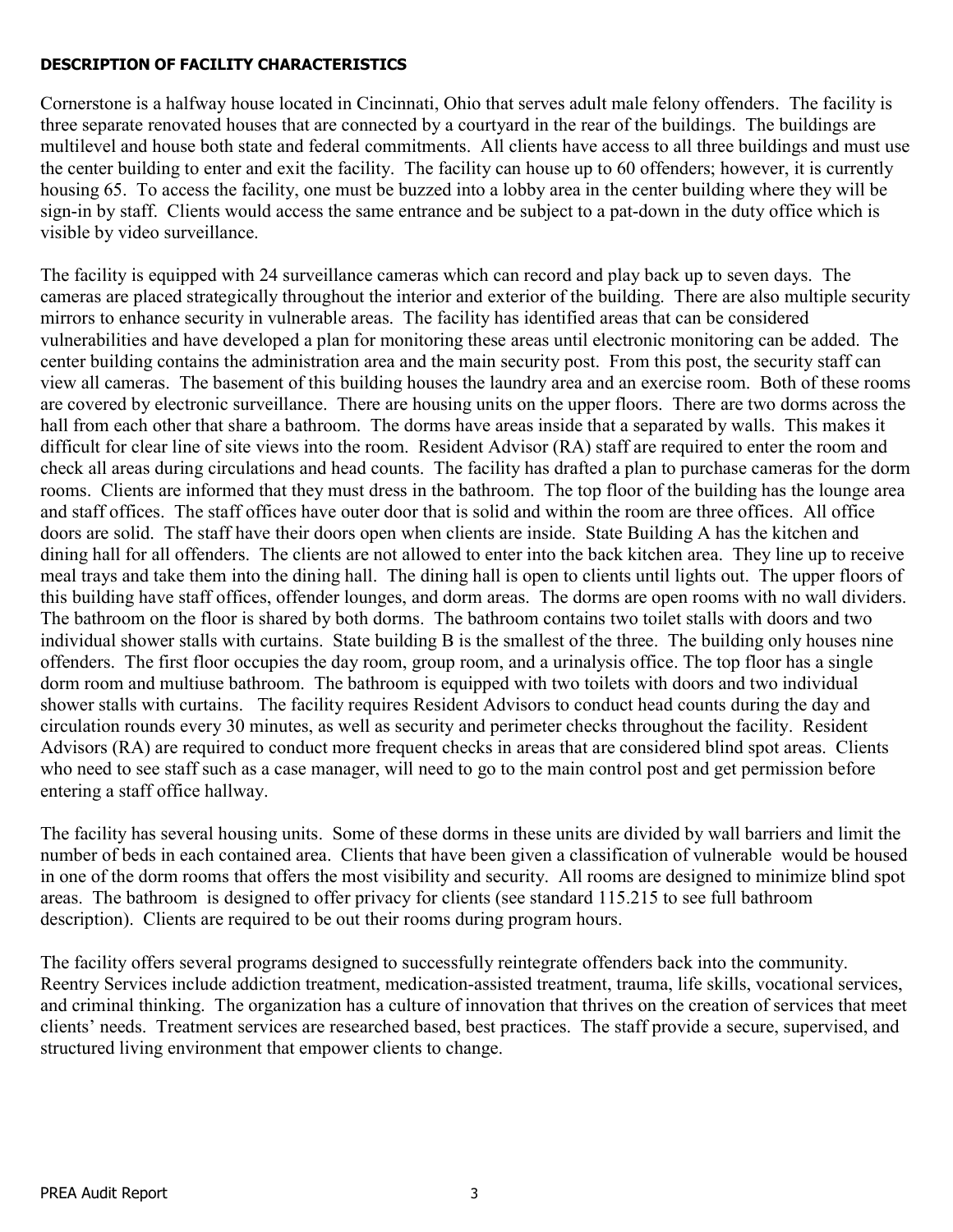### SUMMARY OF AUDIT FINDINGS

Cornerstone Halfway House has had three PREA allegations of staff sexual misconduct during this audit cycle. The allegations where administratively investigated and referred for criminal investigation if needed. Agency administrative staff conducted SART reviews on the allegations and developed necessary plans to correct deficiencies. Cornerstone staff interviewed indicated that they received formal PREA training during orientation as well at facility meetings as part of their annual training. Staff on all three shifts including security and program staff were able to discuss their responsibility as a first responder, how to report or respond to an allegation of sexual abuse, sexual harassment, or retaliation.

Staff were sure of their education and training and would be capable to responding to any allegation appropriately. Clients interviews from the facility seemed well versed on their rights under the PREA standards and knew who and how they could report including anonymously. All clients receive information at intake with the phone number and address of inside and outside agencies that could help and knew the location of posters. Services with the Women Helping Women for victim advocacy services and with the University of Cincinnati Hospital for SANE practitioners are in place.

Overall, the auditor was left with the impression that the leadership and staff of Cornerstone have made implementing the PREA standards a priority and that they have received the necessary training and authority to detect, protect, and respond to any incident of sexual abuse/sexual harassment. Talbert House as an agency has reviewed the corrective action plans from other facility's and have implemented positive changes at all facilities. Opportunities to increase the ability to protect and detect sexual abuse and sexual harassment are proactive in nature. Agency leadership has developed policies and practices that shows a commitment to the safety of residents, and provides the necessary support to implement all aspects of the PREA standards.

This is the facility's second PREA audit and it confirms the agency's progression toward providing maximum safety and an environment where staff can enable positive change

Number of standards exceeded: 0 Number of standards met: 40 Number of standards not met: 0 Number of standards not applicable: 2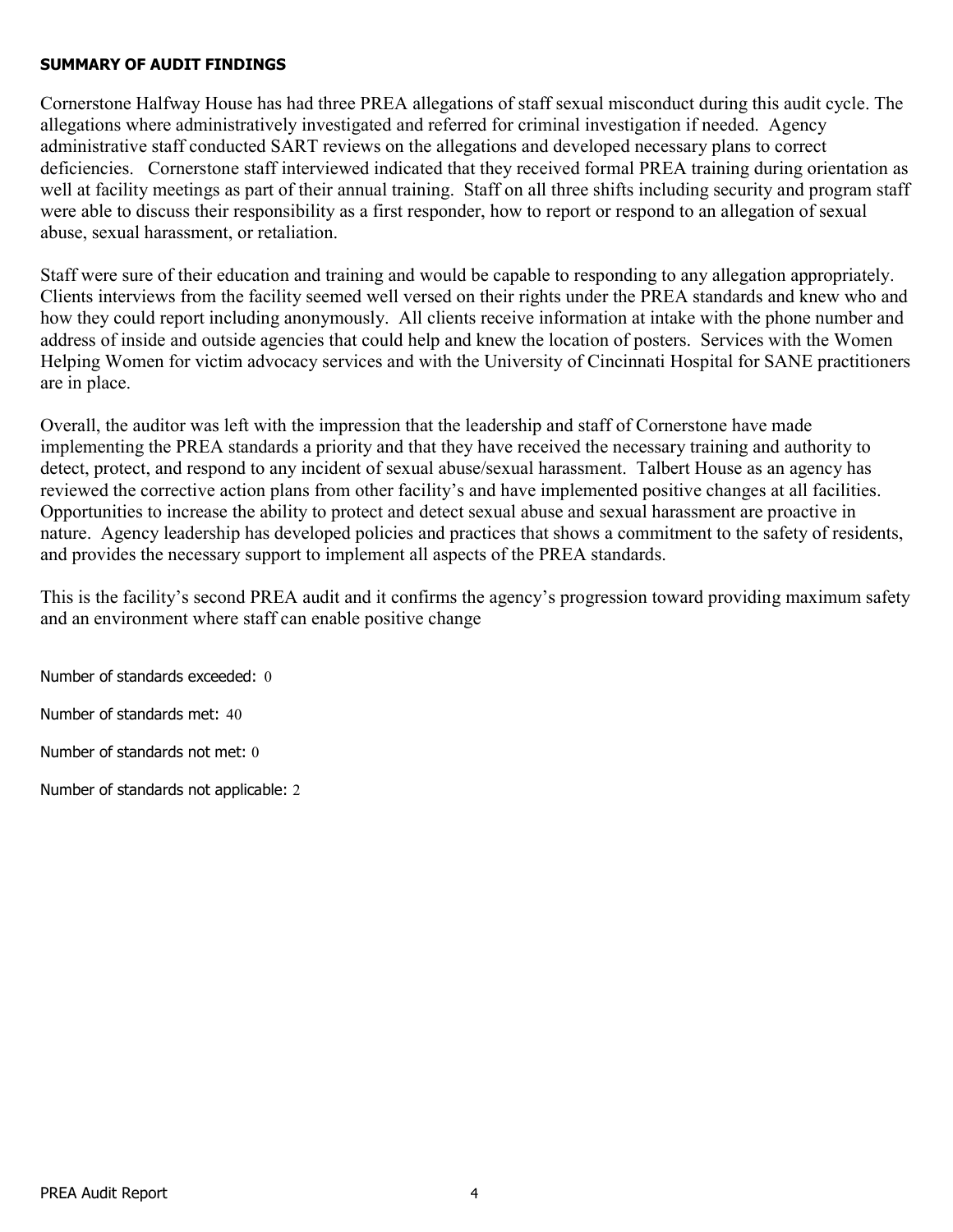### Standard 115.211 Zero tolerance of sexual abuse and sexual harassment; PREA Coordinator

- ☐ Exceeds Standard (substantially exceeds requirement of standard)
- $\boxtimes$  Meets Standard (substantial compliance; complies in all material ways with the standard for the relevant review period)
- ☐ Does Not Meet Standard (requires corrective action)

Auditor discussion, including the evidence relied upon in making the compliance or non-compliance determination, the auditor's analysis and reasoning, and the auditor's conclusions. This discussion must also include corrective action recommendations where the facility does not meet standard. These recommendations must be included in the Final Report, accompanied by information on specific corrective actions taken by the facility.

Cornerstone adheres to the Talbert House agency zero tolerance policy. The policy outlines the facility's approach to preventing, detecting, and responding to sexual abuse and sexual harassment.

The agency's Director of Regional Corrections and Compliance Manager serve as the agency wide co-PREA Coordinators and reports to the agency's Vice President of Court and Corrections. The auditor spoke with both PREA Coordinators concerning their authority to develop, implement, and oversee the agency's efforts to comply with PREA standards. During the interview, it was clear that both PREA Coordinator has sufficient time and authority to implement the agency's policies and practices in an effort to obtain and maintain compliance.

At the Cornerstone facility, the Associate Director serves as the facility PREA manager. The Associate Director would report any PREA related issues to the Coordinators. During the interview, the Associate Director noted that she has sufficient time and authority to implement all policies and practices related to obtain and maintaining compliance with PREA standards.

Review: Policy and procedure Interview with PREA Coordinators Interview with PREA Manager/Associate Director Interview with Director

### Standard 115.212 Contracting with other entities for the confinement of residents

- $\Box$  Exceeds Standard (substantially exceeds requirement of standard)
- $\Box$  Meets Standard (substantial compliance; complies in all material ways with the standard for the relevant review period)
- ☐ Does Not Meet Standard (requires corrective action)

Auditor discussion, including the evidence relied upon in making the compliance or non-compliance determination, the auditor's analysis and reasoning, and the auditor's conclusions. This discussion must also include corrective action recommendations where the facility does not meet standard. These recommendations must be included in the Final Report, accompanied by information on specific corrective actions taken by the facility.

N/A: The PREA Coordinator reports that the facility is operated by a private agency and does not contract with other agencies for offender placement

### Standard 115.213 Supervision and monitoring

☐ Exceeds Standard (substantially exceeds requirement of standard)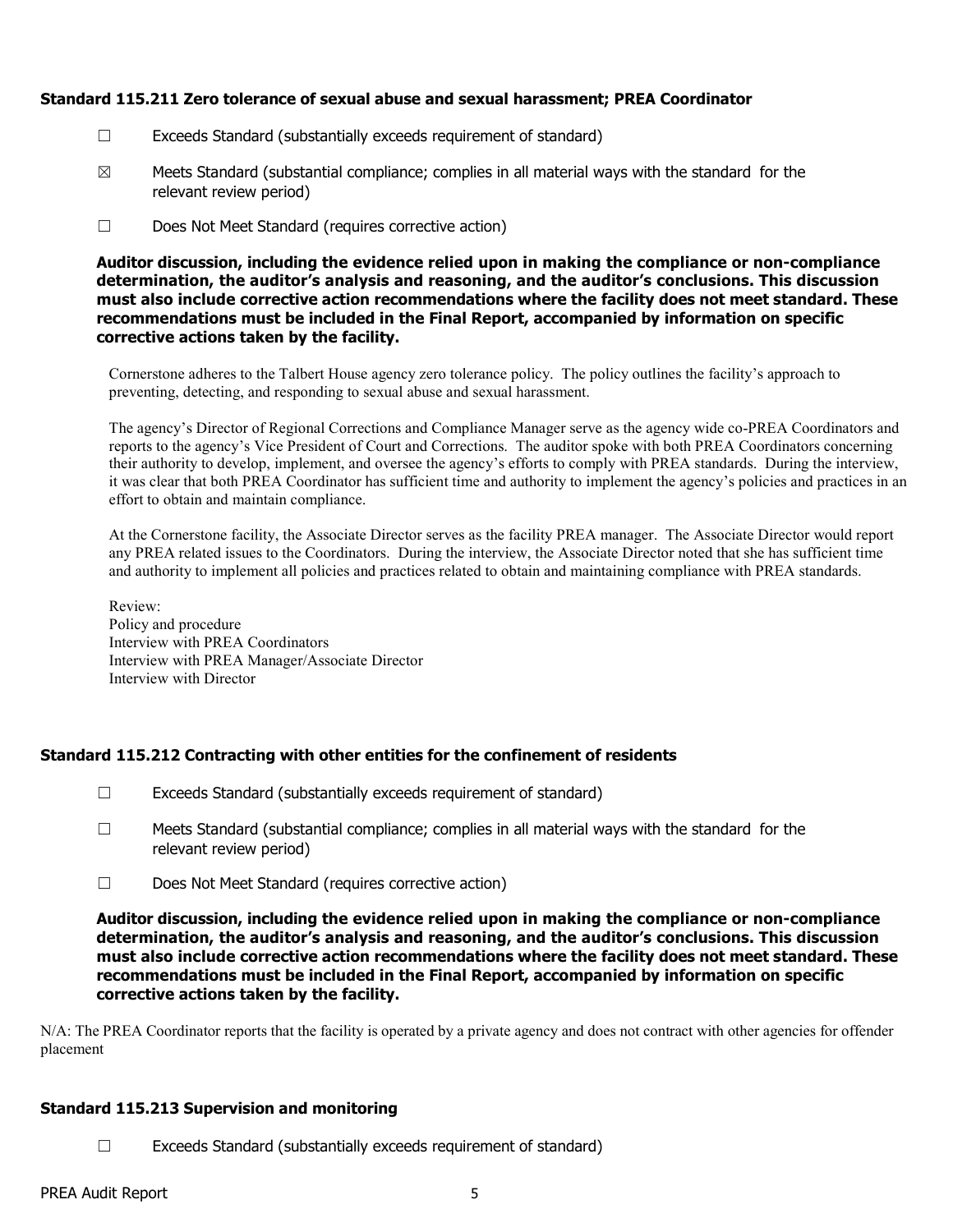- $\boxtimes$  Meets Standard (substantial compliance; complies in all material ways with the standard for the relevant review period)
- ☐ Does Not Meet Standard (requires corrective action)

The agency has a policy requiring each facility complete a staffing plan that provides for adequate levels of staffing and where appropriate video monitoring equipment to protect clients against sexual misconduct. The staffing plan reviews the physical elements of the building including the placement of cameras and identified blind spot areas; plans for prevention and detection including coverage of blind spot areas, requiring staff to have blinds or doors open when clients are in the office, and proper training to ensure staff are conducting proper and timely tours throughout the facility; and ensuring proper staff to clients ratios and that staff have been properly trained on the PREA standards. The plan also reviews the number and types of allegations during that year and ensures all recommendations have been implemented.

The facility has a total of 24 cameras (internally and externally) that aid in the supervision of clients. The cameras record to a digital server and are capable of a seven-day play back. The facility is located in a group of three buildings with each having multiple floors. Staff, clients, and visitors must be "buzzed in" to the lobby area of the main entrance that is staffed with a Resident Advisor (RA) 24 hours a day. This staff member will monitor cameras, complete pat downs on clients entering the building, and sign clients in and out of the building. There is no access to the group of buildings without entering through the main entrance first. Once inside the complex, clients can move between buildings through the courtyard. Clients have free access to a recreation and smoke break area that is surrounded by a fence/wall. RA staff complete three head counts and constant circulation throughout the complex. Third shift complete a count every hour.

The plan is required to be reviewed annually.

There have been no reports of deviations to the staffing plan.

Review: Policy and procedure Facility tour Staffing plan Floor plan Interview with PREA Coordinators Interview with Associate Director

### Standard 115.215 Limits to cross-gender viewing and searches

- ☐ Exceeds Standard (substantially exceeds requirement of standard)
- $\boxtimes$  Meets Standard (substantial compliance; complies in all material ways with the standard for the relevant review period)
- ☐ Does Not Meet Standard (requires corrective action)

Auditor discussion, including the evidence relied upon in making the compliance or non-compliance determination, the auditor's analysis and reasoning, and the auditor's conclusions. This discussion must also include corrective action recommendations where the facility does not meet standard. These recommendations must be included in the Final Report, accompanied by information on specific corrective actions taken by the facility.

Per agency policy, the facility does not conduct cross gender or body cavity searches. The facility houses only male clients and all RA staff completing pat downs are male with female staff being used as witnesses. All pat downs are completed in camera view. The facility does not conduct strip searches. All employees are trained on the proper techniques to a pat down search during orientation and again annually.

PREA Audit Report 6 The facility allows for clients to shower, perform bodily functions, and dress in areas not viewable to staff. The clients within each dorm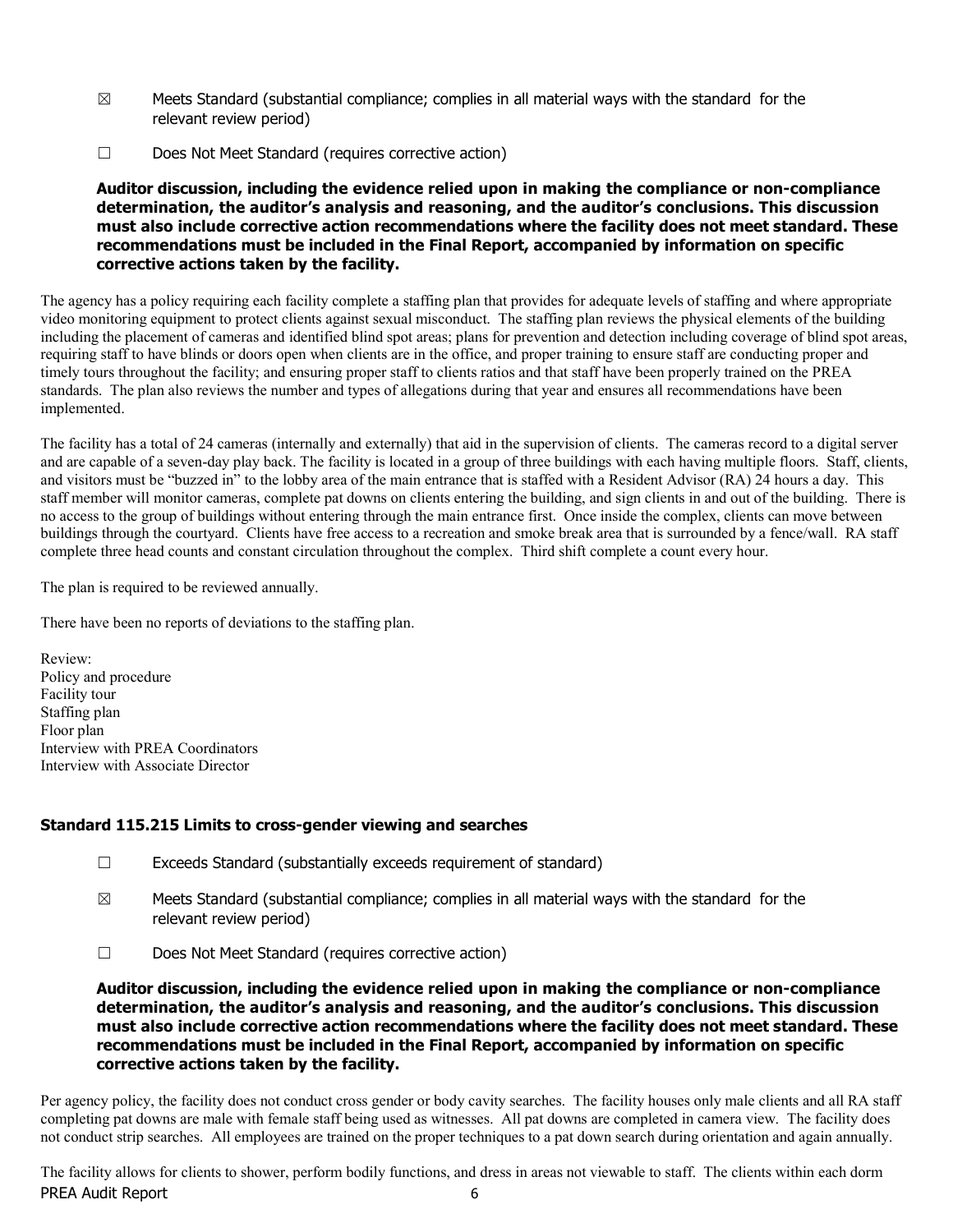area on the same floor share a bathroom. The bathroom is equipped with three toilet stalls with doors, three individual shower stalls with curtains that open up to a changing area that is covered by a shower curtain. There are two urinals across from the shower area. The bathroom on the third floor of this building has the same set up. In State Building A, The two dorm areas share a bathroom that is located just outside the smaller dorm. The bathroom is equipped with two toilet stalls with doors and two individual showers with curtains. State Building B has one dorm that is across from the only bathroom. The bathroom is equipped with two toilet stalls with doors and two individual shower stalls with curtains. All bathrooms have a solid door entrance. Females are announced when coming into dorm areas and again when entering the bathroom. The facility has not had an incident of incidental viewing. The facility has a plan to install cameras in the dorms and has put in place a dress policy that requires clients to dress in the bathroom.

The facility has not housed a transgender or intersex client. The agency has developed a transgender housing policy that has identified ways to manage, house, and secure a transgender or intersex client safely. The Cornerstone facility is capable of housing a transgender or intersex client safely. Once identified, the client will be place in State Building B. This building housing a maximum of nine clients. The client will be consulted as to their needs for privacy concerning personal hygiene and preferences on who would conduct pat downs. The agency has a policy for professional, respectful transgender/intersex client pat downs. No transgender/intersex client would be searched for the sole purpose of determining genital status.

During interviews with staff, all indicate that they have been trained properly on how to conduct a variety of pat downs. The staff members felt comfortable with their training and no issues have been reported concerning the pat down process.

During interviews with clients, the auditor noted that all clients reported that the pat downs were conducted professionally and respectfully. At no time did a resident complain that they were uncomfortable in a sexualized way during a pat down.

Review: Policy and procedure Facility tour Interview with Associate Director Interview with Director Interview with random staff Interview with random clients Interview with PREA Coordinator

### Standard 115.216 Residents with disabilities and residents who are limited English proficient

- ☐ Exceeds Standard (substantially exceeds requirement of standard)
- $\boxtimes$  Meets Standard (substantial compliance; complies in all material ways with the standard for the relevant review period)
- ☐ Does Not Meet Standard (requires corrective action)

### Auditor discussion, including the evidence relied upon in making the compliance or non-compliance determination, the auditor's analysis and reasoning, and the auditor's conclusions. This discussion must also include corrective action recommendations where the facility does not meet standard. These recommendations must be included in the Final Report, accompanied by information on specific corrective actions taken by the facility.

The agency has a policy that calls for the reasonable accommodations for clients that allow for them to be able to benefit from program services. These services are for clients who may have a physical, mental, or cognitive disability or for clients who may be limited English proficient. The facility works with community partners to address specific individual needs so that clients can benefit from all aspects of the facility's efforts to prevent, detect, and respond to incidents of sexual abuse and sexual harassment.

The facility staff are instructed to ensure that all aspects of PREA are communicated to all clients regardless of mental, physical, or cognitive disability or language barrier. If there is not a qualified staff member to assist the client, a community partner will be contracted to aid the client in understanding agency rules, PREA, and other regulations. The agency currently has partnerships with Affordable Language Services, VocaLink, and Hearing, Speech, and Deaf Center of Greater Cincinnati.

At no time will another client be used for interpretive services unless a delay in services would compromise the client's safety, the performance of first responder duties, or an investigation.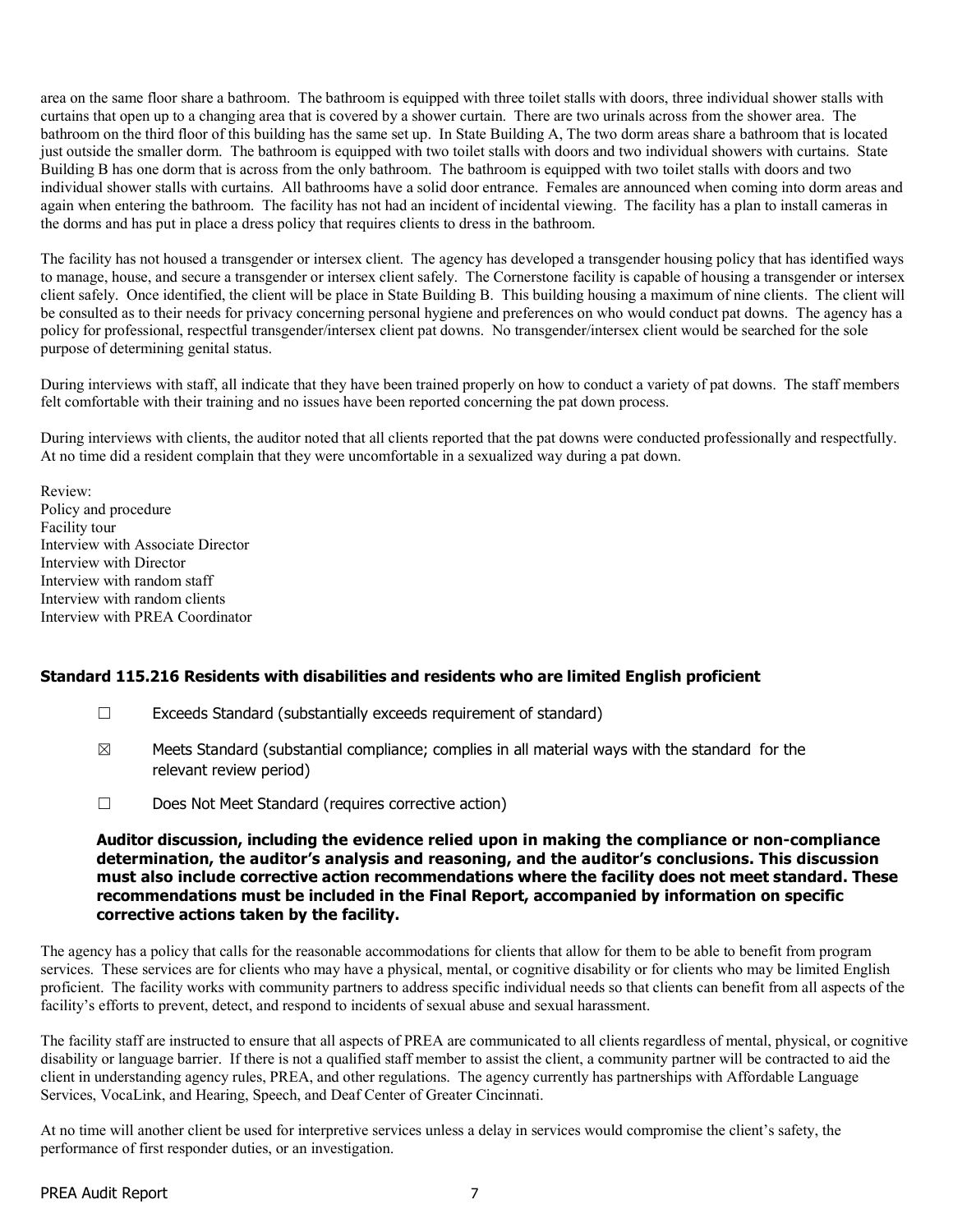The facility does not currently house any client needing these services; however, has in the past partnered with Affordable Language Services.

Review: Policy and procedure Interview with random staff Interview with Associate Director Invoice for Affordable Language Services

#### Standard 115.217 Hiring and promotion decisions

- $\Box$  Exceeds Standard (substantially exceeds requirement of standard)
- $\boxtimes$  Meets Standard (substantial compliance; complies in all material ways with the standard for the relevant review period)
- ☐ Does Not Meet Standard (requires corrective action)

Auditor discussion, including the evidence relied upon in making the compliance or non-compliance determination, the auditor's analysis and reasoning, and the auditor's conclusions. This discussion must also include corrective action recommendations where the facility does not meet standard. These recommendations must be included in the Final Report, accompanied by information on specific corrective actions taken by the facility.

Talbert House has a policy that prohibits any of the facilities it operates to hire or promote staff (including contractors and volunteers) that have been convicted of sexual abuse in a prison, jail, lockup, or community confinement facility, nor will they hire or promote anyone who has been civilly or administratively adjudicated to have engaged in sexual abuse in the community. The facility conducts a NCIC/NLETS background check on all employees and volunteers. Staff members who work in a facility that houses federal Bureau of Prison offenders will automatically receive a background check every five years as part of the contract renewal. A random review of 12 employee files shows that all employee background checks are up to date. The agency documents all contact with previous employers.

The employee application requires all applicants to reveal if they have been convicted of sexual abuse in a prison, jail, lockup, or community confinement facility or convicted of engaging or attempting to engage in sexual activity in the community by force (over or implied) or coercion, or if the victim did not consent or was unable to consent; and if they have been civilly or administratively adjudicated to have engaged in the above activity.

The agency also has a PREA acknowledgement form that all staff sign. The form reviews the agency's zero tolerance policy and all expectations under the PREA guidelines including the continuing affirmative duty to report any allegation against the employee. New employees are also trained on ethical and professional conduct and scope of practice, prevention of personal or familial relationships with clients, and professional boundaries.

Employees who would like to move up within the agency will have to submit a letter of interest to the HR Department. The HR Department will assess the eligibility of the employee by reviewing performance appraisals, disciplinary records, and personnel action reports. Employees who have a disciplinary report that includes a substantiated allegation of sexual harassment will not be considered for the position.

The auditor reviewed 12 random employee files. The review included on boarding documentation, employment application, reference checks/verification, interview forms, disciplinary records, training records, background checks, employee handbook, code of conduct/ethics acknowledgement, and promotions.

The auditor interviewed the Human Resource Generalist concerning their method for ensuring all employees receive their initial and fiveyear background checks, the process for promotions, and the onboarding process.

Review: Policy and procedure Employee zero tolerance acknowledgement Employee files Onboarding documentation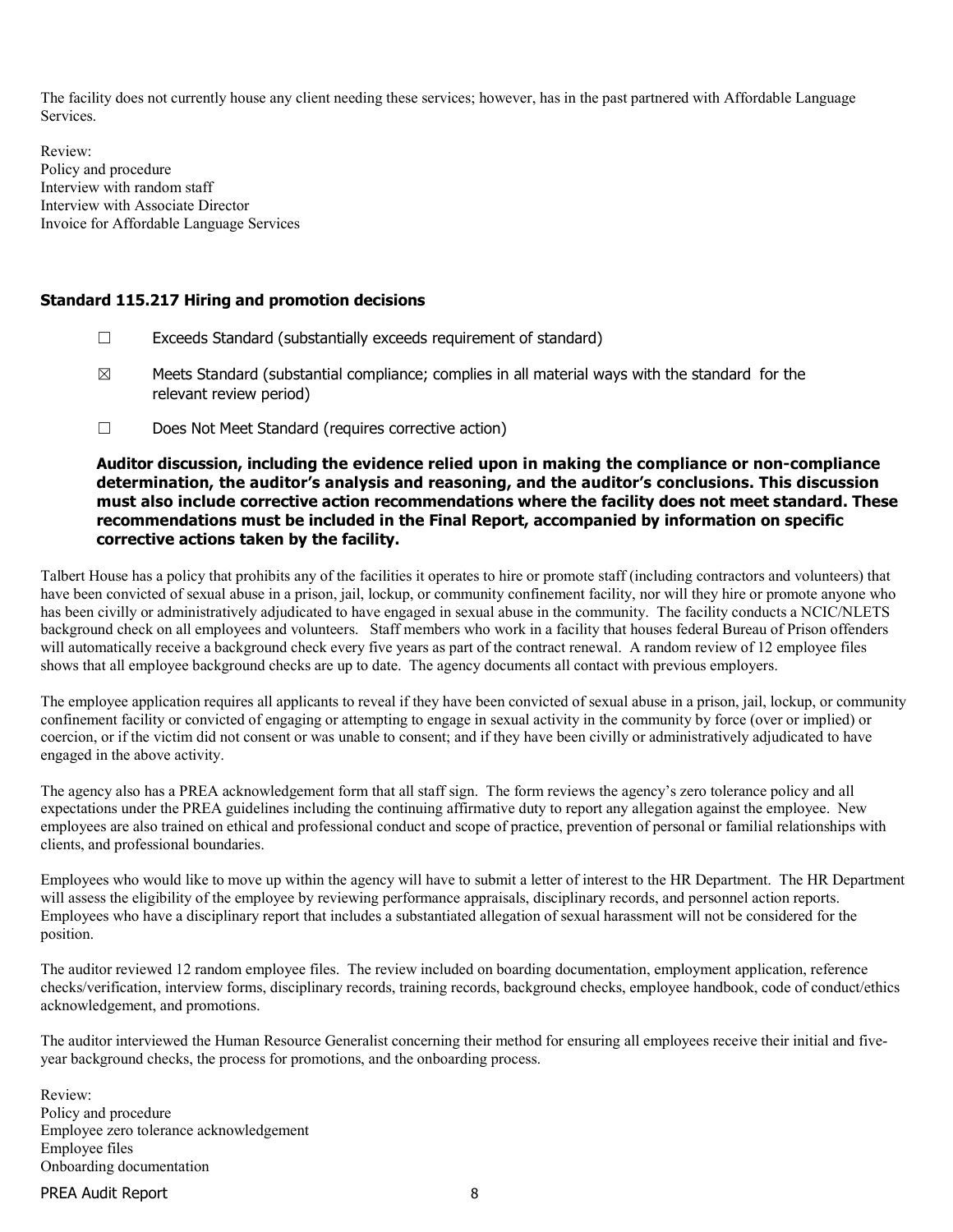Background checks Interview with HR Generalist

### Standard 115.218 Upgrades to facilities and technologies

- ☐ Exceeds Standard (substantially exceeds requirement of standard)
- $\boxtimes$  Meets Standard (substantial compliance; complies in all material ways with the standard for the relevant review period)
- ☐ Does Not Meet Standard (requires corrective action)

Auditor discussion, including the evidence relied upon in making the compliance or non-compliance determination, the auditor's analysis and reasoning, and the auditor's conclusions. This discussion must also include corrective action recommendations where the facility does not meet standard. These recommendations must be included in the Final Report, accompanied by information on specific corrective actions taken by the facility.

The facility has not acquired any new facility nor is it planning any substantial expansion or modification to the current facility. The facility constantly reviews the facility for needs to its video monitoring system. This includes taking into consideration how such technology may enhance its ability to protect residents from sexual abuse.

Facility management review the staffing plan annually in order to access the effectiveness of the facility's security program and if improvements in the electronic monitoring could help in the prevention, detection, and responding to sexual abuse and sexual harassment. The facility is planning to add additional cameras throughout the living areas. There is no other need for additional electronic monitoring or increased staffing levels. The PREA Coordinator will continue to monitor and request additional resources as needs arise.

Review: Facility tour Floor plans Interview with PREA Coordinator Interview with Associate Director Interview with Director

# Standard 115.221 Evidence protocol and forensic medical examinations

- $\Box$  Exceeds Standard (substantially exceeds requirement of standard)
- $\boxtimes$  Meets Standard (substantial compliance; complies in all material ways with the standard for the relevant review period)
- ☐ Does Not Meet Standard (requires corrective action)

#### Auditor discussion, including the evidence relied upon in making the compliance or non-compliance determination, the auditor's analysis and reasoning, and the auditor's conclusions. This discussion must also include corrective action recommendations where the facility does not meet standard. These recommendations must be included in the Final Report, accompanied by information on specific corrective actions taken by the facility.

The facility conducts administrative investigations into allegations of sexual abuse and sexual harassment. If at any time during the investigation the incident appears to be criminal in nature, the PREA investigator will refer the case to the legal authority for a criminal investigation. The facility has an MOU with the City of Cincinnati Police Department as they have the legal authority to investigate criminal conduct at the facility. The department has agreed to use "A National Protocol for Sexual Assault Medical Forensic Examinations, Adults/Adolescents" as the uniform evidence protocol in which to investigate any criminal allegations.

The facility will send clients to University of Cincinnati Hospital where they perform forensic exams as no cost to the victim. The auditor reviewed the hospital's website to confirm the services of a SANE practitioner and advocate services. Talbert House has a MOU with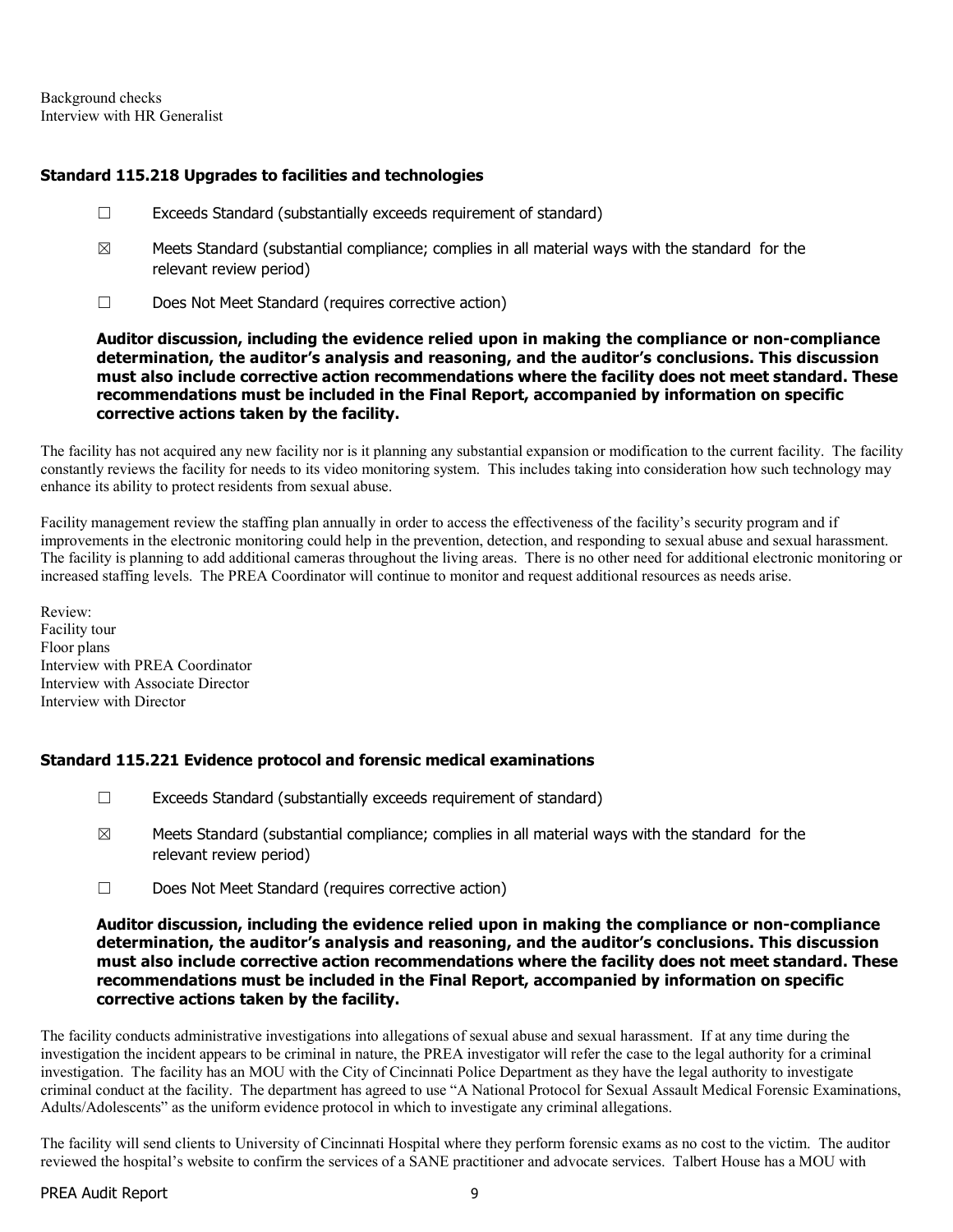Women Helping Women to provide advocate and emotional supportive services.

University Hospital has a SANE nurse on staff 24 hours a day 7 days a week. These nurses have been trained in forensic nursing and crisis intervention clinical competencies. Women Helping Women would provide an advocate to offer emotional support, crisis intervention, and follow up services.

Review: Policy and procedure MOU with Women Helping Women MOU with City of Cincinnati Police Department Emotional support person certificate Review of University of Cincinnati Hospital's website Review of Women Helping Women's website Interview with Director Interview with Associate Director

#### Standard 115.222 Policies to ensure referrals of allegations for investigations

- ☐ Exceeds Standard (substantially exceeds requirement of standard)
- $\boxtimes$  Meets Standard (substantial compliance; complies in all material ways with the standard for the relevant review period)
- ☐ Does Not Meet Standard (requires corrective action)

Auditor discussion, including the evidence relied upon in making the compliance or non-compliance determination, the auditor's analysis and reasoning, and the auditor's conclusions. This discussion must also include corrective action recommendations where the facility does not meet standard. These recommendations must be included in the Final Report, accompanied by information on specific corrective actions taken by the facility.

The agency has a policy that regulates an administrative investigation of all allegations of sexual abuse and sexual harassment. The policy ensures that any allegation that appears to be criminal in nature is referred to the legal authority in charge of conducting a criminal investigation. The facility has a MOU with the City of Cincinnati Policy Department, the agency who has the legal authority to conduct such investigation. The agency has posted its policy concerning conducting an administrative and criminal investigation on its website (http://www.talberthouse.org/resources/prea-5/). During this audit cycle, the facility has had three allegations.

Investigation #1: A client made a sexual abuse allegation against a staff member. The allegation was referred to the Cincinnati Police Department for criminal investigation and an internal administrative investigation also took place. The administrative investigation determined that the allegation was not founded. The police department determined there was no criminal activity. During the investigation, the clients was moved to another halfway house facility and a rescreen was conducted.

Investigation #2: A staff member made a suspicion report on an inappropriate relationship between a staff member and client. The facility conducted an administrative investigation and referred the allegation to the Cincinnati Police Department. Both investigation determined the allegation to be unfounded. During the investigation, the staff member was transferred to another facility and the client received a risk assessment rescreen. After the investigation was complete, staff was retrained on who to manage rumors and when it is appropriate to intervene in situations.

Investigation #3: A client made a retaliation report against a staff member claiming he was be retaliated against because he ended the relationship with staff. The client would not provide any evidence to his claim. The Bureau of Prisons also investigated allegation. The allegation was determined to be unsubstantiated. The client is no longer at the facility due to an escape charge.

Review: Policy and procedure Agency website Interview with PREA Coordinator Investigation reports Administrative reviews

#### PREA Audit Report 10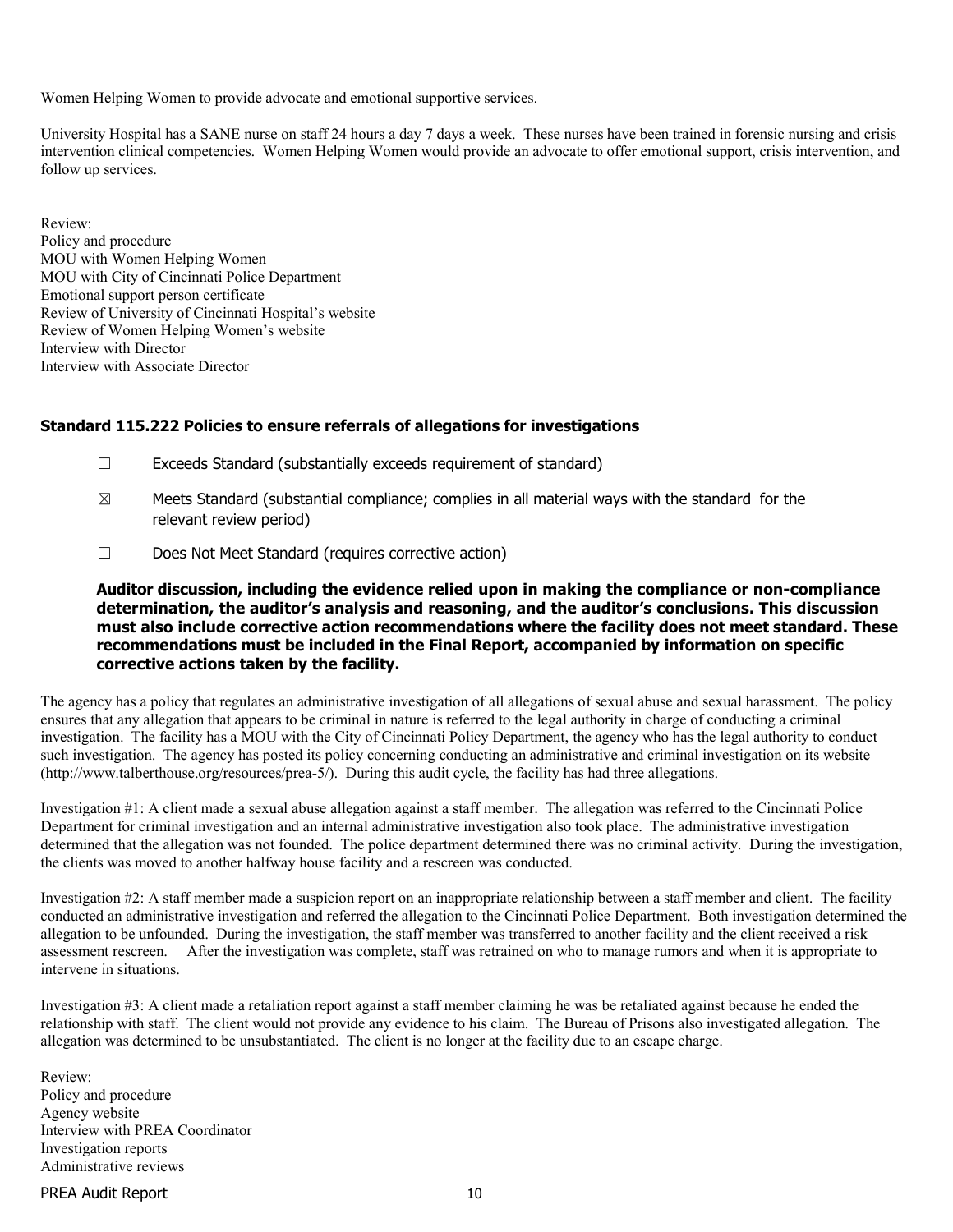Retaliation reports

#### Standard 115.231 Employee training

- ☐ Exceeds Standard (substantially exceeds requirement of standard)
- $\boxtimes$  Meets Standard (substantial compliance; complies in all material ways with the standard for the relevant review period)
- ☐ Does Not Meet Standard (requires corrective action)

#### Auditor discussion, including the evidence relied upon in making the compliance or non-compliance determination, the auditor's analysis and reasoning, and the auditor's conclusions. This discussion must also include corrective action recommendations where the facility does not meet standard. These recommendations must be included in the Final Report, accompanied by information on specific corrective actions taken by the facility.

All employees receive orientation training during their onboarding at Talbert House. This training includes PREA related topics. During this training staff learn from experienced trainers on practical and facility specific ways to manage PREA related situations. At training, staff also learn how to detect blind spot areas; conduct pat downs, strip searches, and transgender/intersex pat downs; and complete searches. The classroom part of the training includes:

Gender specific training Code of ethics PREA assessment and the use of screening information Resident reporting Boundaries Investigations First responder duties/coordinated response plan Client rights under the PREA guidelines PREA policies Rights and responsibilities for incidents of sexual abuse, assault, harassment, and retaliation Symptoms of abuse LGBTI populations Victim medical/mental health care

In addition to orientation training on PREA topics, employees also receive, PREA related training annually. All training is tracked and a copy is kept in the employees file.

#### CORRECTIVE ACTION:

The facility offers the required specific training identified in 115.231; however, the training is only mandatory during orientation. Staff members may choose Relias online training to fulfill the training requirement for other years. A review of the Relias online training showed that it lacked training on how to communicate effectively and professionally with residents including, lesbian, gay, bisexual, transgender, intersex, or gender non-conforming. This training is allowable for the off year of the biannual training requirement, but not on an annual basis.

#### FACILITY RESPONSE:

The PREA Coordinators met with all facility Directors and Associate Directors and clarified the training requirement. Talbert House offers training classes throughout the year via the agency's Institute for Training and Development that any staff member can attend. The facility Directors and Associate Directors will ensure staff participate in the facilitated training that covers all required topics on a biannual basis.

Review: Employee files Training curriculum Staff rosters Interview with Training Coordinator Interview with PREA Coordinator Interview with random staff

#### PREA Audit Report 11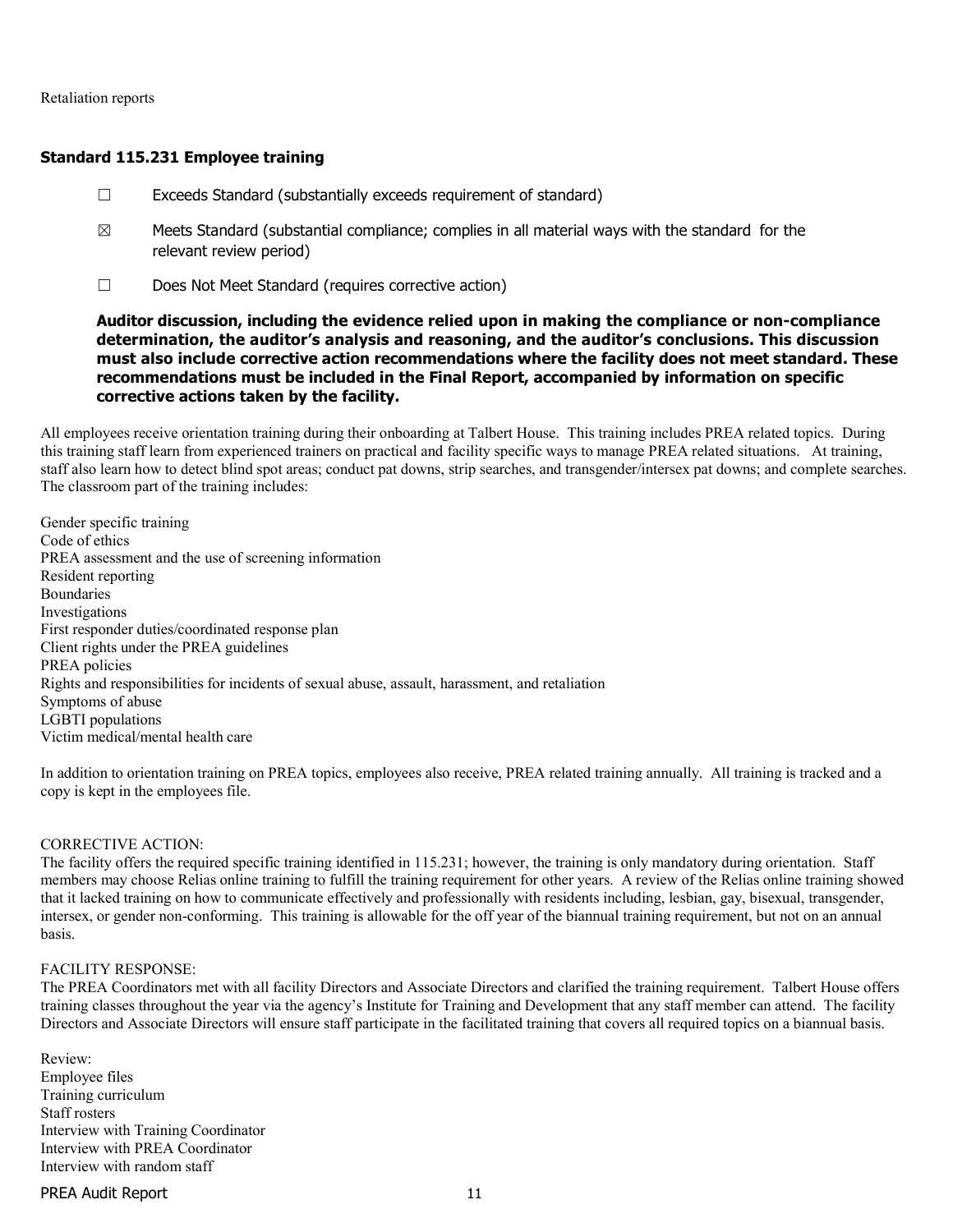Interview with Associate Director Interview with Director Court and Corrections Service Meeting Minutes

### Standard 115.232 Volunteer and contractor training

- ☐ Exceeds Standard (substantially exceeds requirement of standard)
- $\boxtimes$  Meets Standard (substantial compliance; complies in all material ways with the standard for the relevant review period)
- ☐ Does Not Meet Standard (requires corrective action)

Auditor discussion, including the evidence relied upon in making the compliance or non-compliance determination, the auditor's analysis and reasoning, and the auditor's conclusions. This discussion must also include corrective action recommendations where the facility does not meet standard. These recommendations must be included in the Final Report, accompanied by information on specific corrective actions taken by the facility.

The agency requires all contractors and volunteers to participate in training before having contact with clients. The training includes a review of the agency's zero tolerance policy, how to prevent, detect, and respond to allegations of sexual abuse and sexual harassment. All contractors and volunteers are required to sign verification of training. Visitors to the facility must read and acknowledge Talbert House's zero tolerance policy.

At the time of the audit, there were no contractors or volunteers in the facility.

Review: Policy and procedure Visitor zero tolerance acknowledgement form/sign-in sheet Contractor/volunteer zero tolerance acknowledgement form Interview with PREA Coordinator

### Standard 115.233 Resident education

- ☐ Exceeds Standard (substantially exceeds requirement of standard)
- $\boxtimes$  Meets Standard (substantial compliance; complies in all material ways with the standard for the relevant review period)
- ☐ Does Not Meet Standard (requires corrective action)

#### Auditor discussion, including the evidence relied upon in making the compliance or non-compliance determination, the auditor's analysis and reasoning, and the auditor's conclusions. This discussion must also include corrective action recommendations where the facility does not meet standard. These recommendations must be included in the Final Report, accompanied by information on specific corrective actions taken by the facility.

All residents receive information at intake on the facility's zero tolerance policy. This information is reviewed with the client to ensure that each client knows how to report incidents or suspicions of sexual abuse or sexual harassment; their right to be free from sexual abuse, sexual harassment, and retaliation; and how to keep themselves safe while in the facility. If a resident is limited in English proficiency or another disability that prevents, normal communication, the facility will work with outside agencies to ensure each client can benefit from the agency's efforts to prevent, detect, report, and respond to allegations of sexual abuse and sexual harassment.

At intake clients will receive brochures and other documentation that provides phone numbers and addresses to reporting and supportive agencies. This information is also documented throughout the facilities on posters located in conspicuous places. A more formal client education concerning their rights and responsibilities under the PREA standards is given at a later time.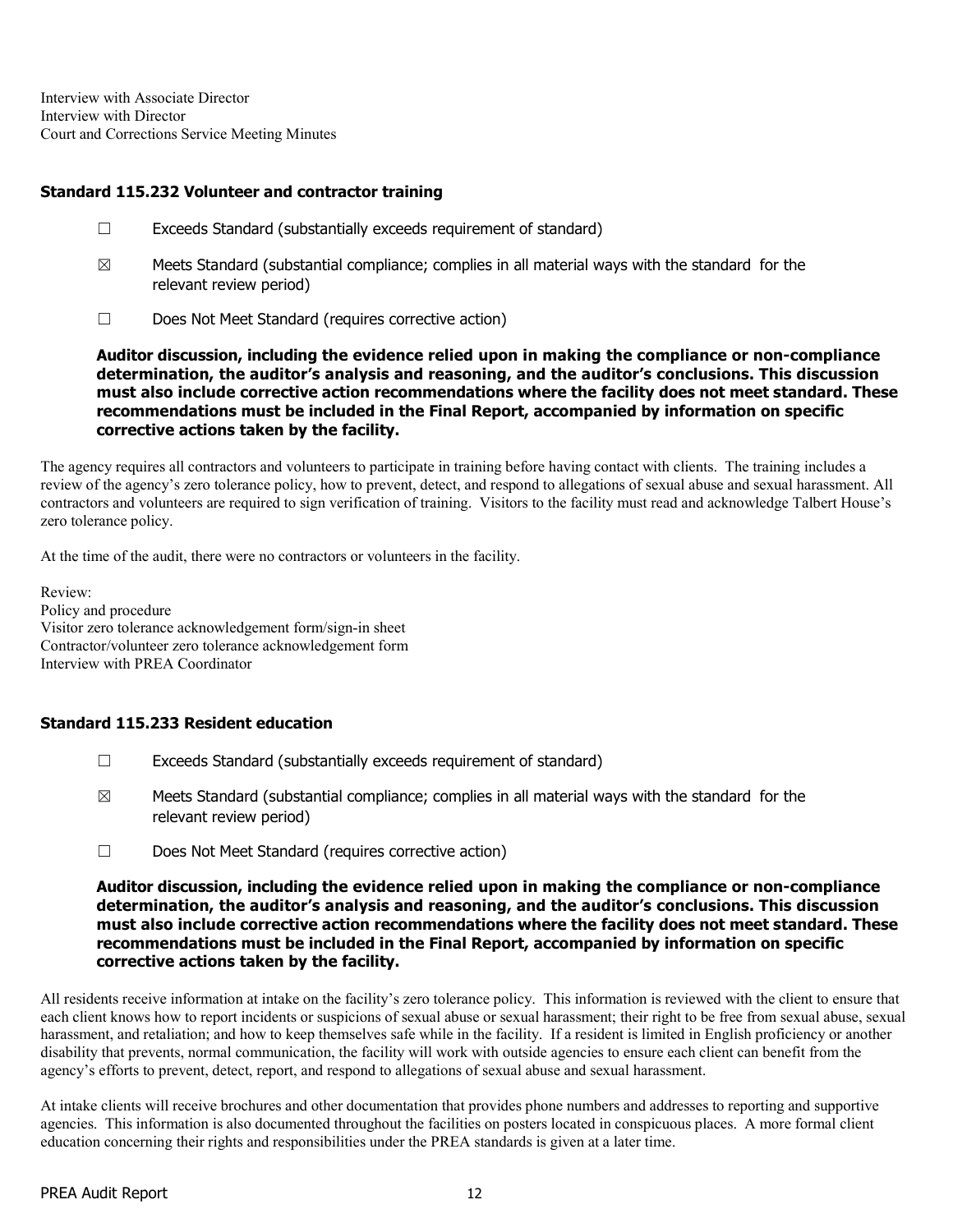The facility provided the auditor with the documentation that is given to clients, and noted the posters located throughout the facility.

In total, six clients were interviewed by the auditor (10% of the current population). The clients acknowledged receiving PREA education training and informational brochures from the facility. All clients reported feeling safe in the facility and comfortable enough with staff to report an allegation if necessary Clients were aware of the PREA postings and the toll free phone numbers available if they needed to contact a hotline or other supportive services. Clients in this facility are also able to have a personal cell phone.

Review: Policy and procedure Client education curriculum Client education roster Client PREA brochure PREA posters Client support documentation Facility tour Interview with random clients Interview with PREA Coordinator

#### Standard 115.234 Specialized training: Investigations

- ☐ Exceeds Standard (substantially exceeds requirement of standard)
- $\boxtimes$  Meets Standard (substantial compliance; complies in all material ways with the standard for the relevant review period)
- ☐ Does Not Meet Standard (requires corrective action)

Auditor discussion, including the evidence relied upon in making the compliance or non-compliance determination, the auditor's analysis and reasoning, and the auditor's conclusions. This discussion must also include corrective action recommendations where the facility does not meet standard. These recommendations must be included in the Final Report, accompanied by information on specific corrective actions taken by the facility.

The agency has a policy concerning specialized training for PREA administrative investigators. All criminal investigations are referred to the local legal authority for investigation. Pathways has two staff members that have received appropriate training on how to conduct an administrative investigation. The training included techniques for interviewing sexual abuse victims, proper use of Miranda and Garity Warnings, evidence collection in a confinement setting, and required evidence to substantiate a case for administrative or criminal investigation referral. The PREA coordinator has been trained as an administrative investigator trainer and provides support and guidance to facility investigators.

Review: Policy and procedure Administrative investigator training curriculum Administrative investigator training certificate Interview with Associate Director Interview with PREA Coordinators

### Standard 115.235 Specialized training: Medical and mental health care

- $\Box$  Exceeds Standard (substantially exceeds requirement of standard)
- $\boxtimes$  Meets Standard (substantial compliance; complies in all material ways with the standard for the relevant review period)
- ☐ Does Not Meet Standard (requires corrective action)

#### PREA Audit Report 13 Auditor discussion, including the evidence relied upon in making the compliance or non-compliance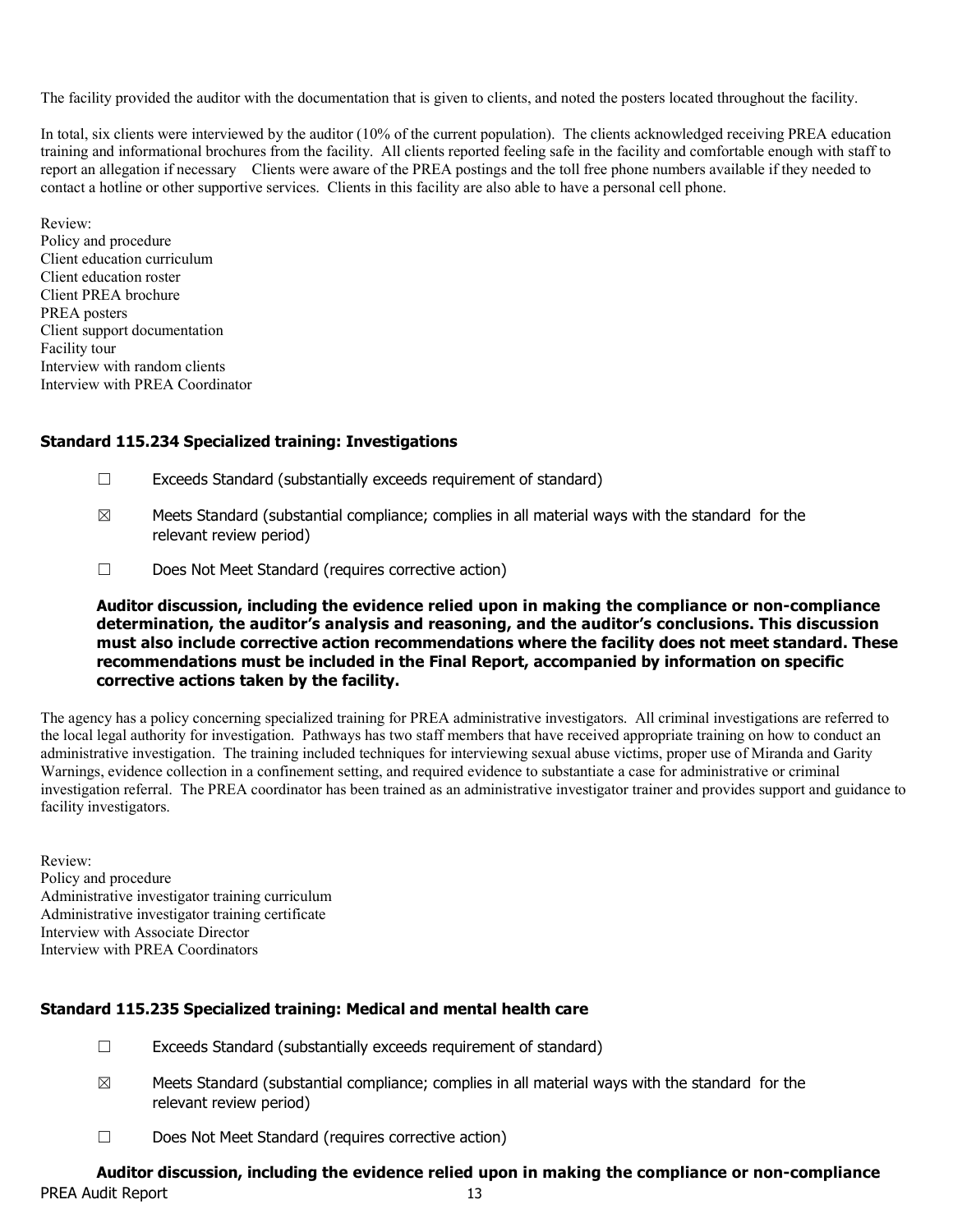### determination, the auditor's analysis and reasoning, and the auditor's conclusions. This discussion must also include corrective action recommendations where the facility does not meet standard. These recommendations must be included in the Final Report, accompanied by information on specific corrective actions taken by the facility.

The facility does not offer onsite medical and mental health services. All clients requiring a forensic examination or sexual assault advocate services would be referred to community resources. The facility would use the University of Cincinnati Hospital for SANE practitioners who are available 24 hours a day 7 days a week free of charge. Clients needing mental health services would be first assessed by the facility clinician and then referred out to services in the community. Advocate services for any client needing services after a sexual abuse or sexual assault incident would receive services from Women Helping Women (Women Helping Women offer victim advocate services to men and women).

Review: Policy and procedure University Hospital's website Women Helping Women website Women Helping Women MOU Interview with PREA Coordinator Interview with Case Manger

### Standard 115.241 Screening for risk of victimization and abusiveness

- ☐ Exceeds Standard (substantially exceeds requirement of standard)
- $\boxtimes$  Meets Standard (substantial compliance; complies in all material ways with the standard for the relevant review period)
- ☐ Does Not Meet Standard (requires corrective action)

#### Auditor discussion, including the evidence relied upon in making the compliance or non-compliance determination, the auditor's analysis and reasoning, and the auditor's conclusions. This discussion must also include corrective action recommendations where the facility does not meet standard. These recommendations must be included in the Final Report, accompanied by information on specific corrective actions taken by the facility.

All clients are screened within 72 hours from intake to assess their risk of vulnerability or abusiveness. The screening tool used includes all required criteria per the standard to accurately assess the client's risk. The screening is completed by case management staff and a rescreen is completed before the client reaches 30 days in the facility. Case managers have been trained on how to complete the assessment appropriately. Client's assessments are referred to the clinician for further review and/or classification if a client answers in the affirmative to any of the questions. The clinical supervisor also reviews assessments for accuracy. Per policy, a client cannot be disciplined for refusing to answers assessment questions.

Interviews with clients confirmed that they received an assessment at intake and a rescreening at a later date.

Interviews with staff confirmed they understood how to use the screening tool and kept all information confidential. The agency provides case managers with specific PREA training related to their responsibilities as a case manager which includes how to accurately complete an initial assessment and rescreen.

#### CORRECTIVE ACTION:

The facility's screening tool question as to perception is set up to get the clients perception as to whether others see him/her as being lesbian, gay, transgender, intersex, or gender non-conforming. The FAQ dated October 21, 2016 for this standard clarifies that the determination is based on the screener's perception.

#### FACILITY RESPONSE:

The screening tool and the procedure have been revised to direct staff to note their perception of the resident's LGBTI status. The Associate Directors have reviewed the new forms and process with case management staff. The auditor has reviewed the new form and meeting minutes.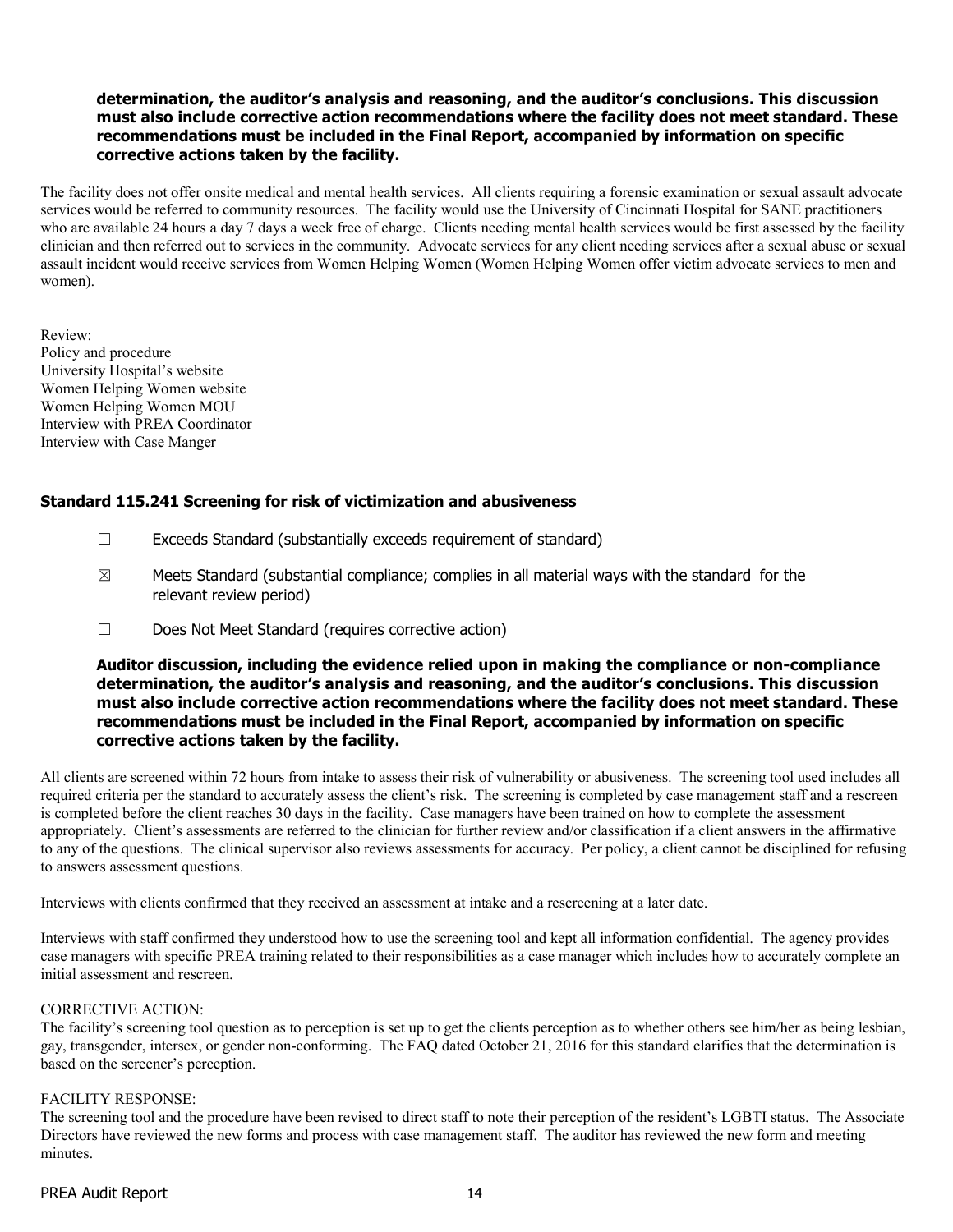Review: Policy and procedure PREA initial risk assessment PREA rescreen risk assessment Interview with case manger Interview with random clients New risk assessment forms Clinical staff meeting minutes

### Standard 115.242 Use of screening information

- ☐ Exceeds Standard (substantially exceeds requirement of standard)
- $\boxtimes$  Meets Standard (substantial compliance; complies in all material ways with the standard for the relevant review period)
- ☐ Does Not Meet Standard (requires corrective action)

Auditor discussion, including the evidence relied upon in making the compliance or non-compliance determination, the auditor's analysis and reasoning, and the auditor's conclusions. This discussion must also include corrective action recommendations where the facility does not meet standard. These recommendations must be included in the Final Report, accompanied by information on specific corrective actions taken by the facility.

All clients who receive a classification as vulnerable based on their PREA screening assessment will be housed in a bed/room that provided the maximum supervision. Staff would be aware of their status and ensure the safety and security of the client without knowing details of the assessment.

Besides housing, the information obtained in the assessment may be included in the client's individual case plan. The client and the case manager would create goals to work on while in treatment or the case manager may make community referrals for treatment. Clients could be referred the mental health clinician, Felton Richards, or Deaconess Mental Health Hospital.

The facility has developed an appropriate plan to house transgender/intersex clients safely. The case manager would discuss with a transgender/intersex client all available safety options and allow their views of their own safety to aid in determining housing and treatment options. Clients would be able to receive the same treatment benefits while being house in a manner that allows for safe housing, work, and program assignments.

During the interview, the Associate Director was able to clearly discuss the facility's plan to keep potential victims away from potential abusers during work, education, or program assignments. At this time, the facility does not have a client that has identified as transgender or intersex.

Review: PREA assessment Interview with Case Manger Interview with Associate Director Interview with PREA Coordinator Interview with RA staff

### Standard 115.251 Resident reporting

- ☐ Exceeds Standard (substantially exceeds requirement of standard)
- $\boxtimes$  Meets Standard (substantial compliance; complies in all material ways with the standard for the relevant review period)
- ☐ Does Not Meet Standard (requires corrective action)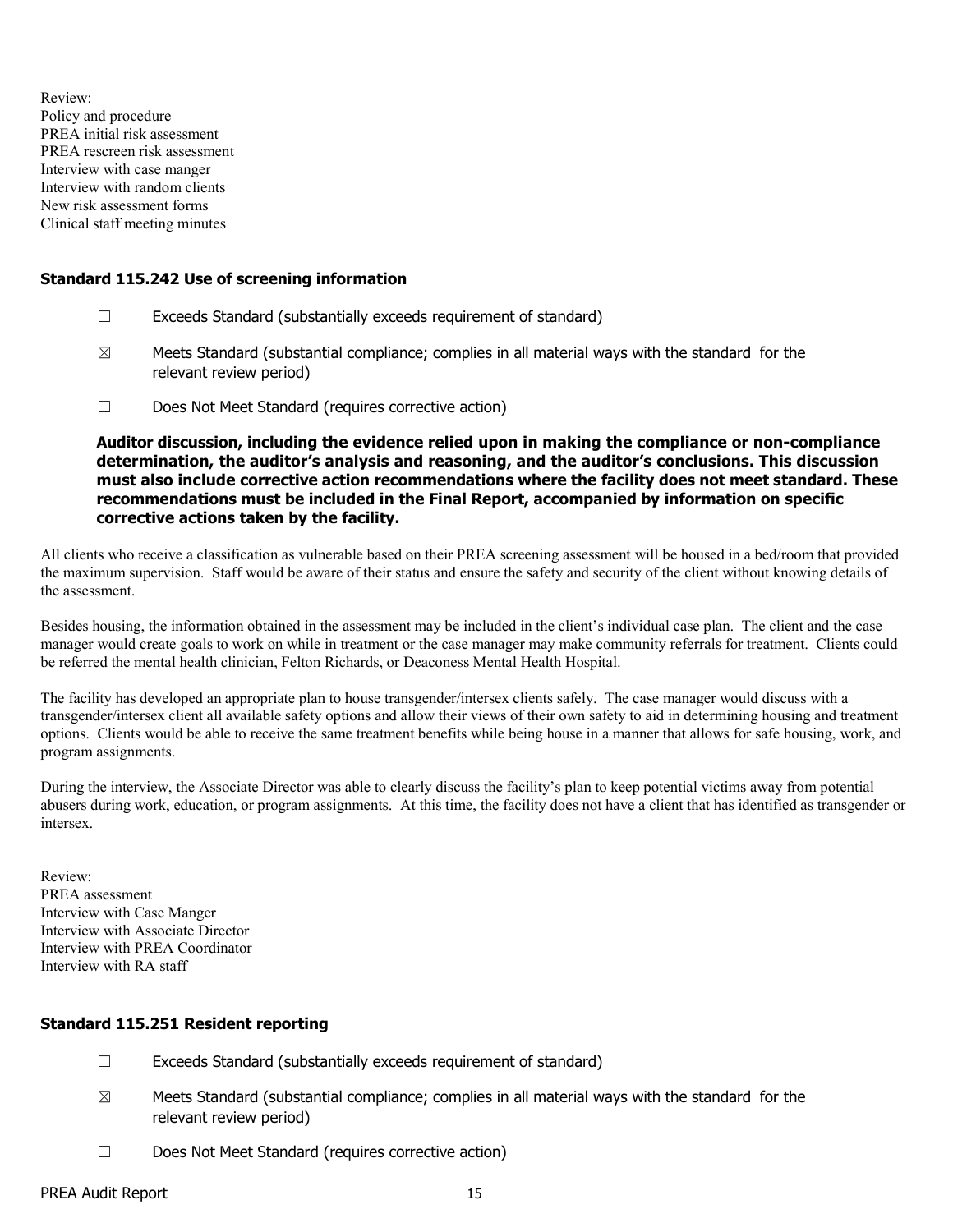The clients at Cornerstone have multiple ways of reporting sexual abuse or sexual harassment. Posters throughout the facility indicate how clients can report to Talbert House staff as well as how to report to an outside agency. Interviews with the clients indicate that they are aware of all means of reporting and that they could report anonymously. They received the information at intake, during orientation training, and in case manager meetings.

The facility allows for free calls to the reporting entities. Residents are allowed to have cell phones in the facility, which they can use to make a report.

All residents received information at intake and in their handbooks regarding PREA reporting. Staff received information on how to privately report during staff training.

The facility has investigated three allegations of staff sexual misconduct during this audit cycle. Clients reported allegations in two of these incidences.

Review: PREA postings PREA brochure Client PREA education curriculum Facility tour Interview with random clients Interview with random staff Interview with PREA Coordinator Investigation reports

### Standard 115.252 Exhaustion of administrative remedies

- ☐ Exceeds Standard (substantially exceeds requirement of standard)
- $\boxtimes$  Meets Standard (substantial compliance; complies in all material ways with the standard for the relevant review period)
- ☐ Does Not Meet Standard (requires corrective action)

Auditor discussion, including the evidence relied upon in making the compliance or non-compliance determination, the auditor's analysis and reasoning, and the auditor's conclusions. This discussion must also include corrective action recommendations where the facility does not meet standard. These recommendations must be included in the Final Report, accompanied by information on specific corrective actions taken by the facility.

Talbert House has a grievance policy which does not assess a time limit for filing a grievance alleging sexual abuse or sexual harassment. The agency will respond to a grievance within five working days and has several levels of appeals. Should staff need more time to investigate or respond to the client, staff will notify the client of the extension and provide a date a decision will be made. Clients are informed that they are not required to use the grievance system in order to make an allegation of sexual abuse and sexual harassment, and that there are no time limits to reporting. Clients are also notified that third party sources can assist in the grievance process and that they can file a sexual abuse or sexual harassment grievance on behalf of another client. Grievances forms are available to clients and can be returned to any staff member.

During random client interviews, each responded that they were informed of the grievance process at intake. The grievance policy is also outlined in the client handbook which each client has verified they received at intake. No client interviewed has used the grievance system to report an allegation of sexual abuse or sexual harassment. The auditor discussed with the residents response times to any type of grievance and those who have filed various grievances received a response from the agency within the specified time limit.

PREA Audit Report 16 The facility Associate Director reviewed the grievance process with the auditor and the various levels of appeals available to clients. Clients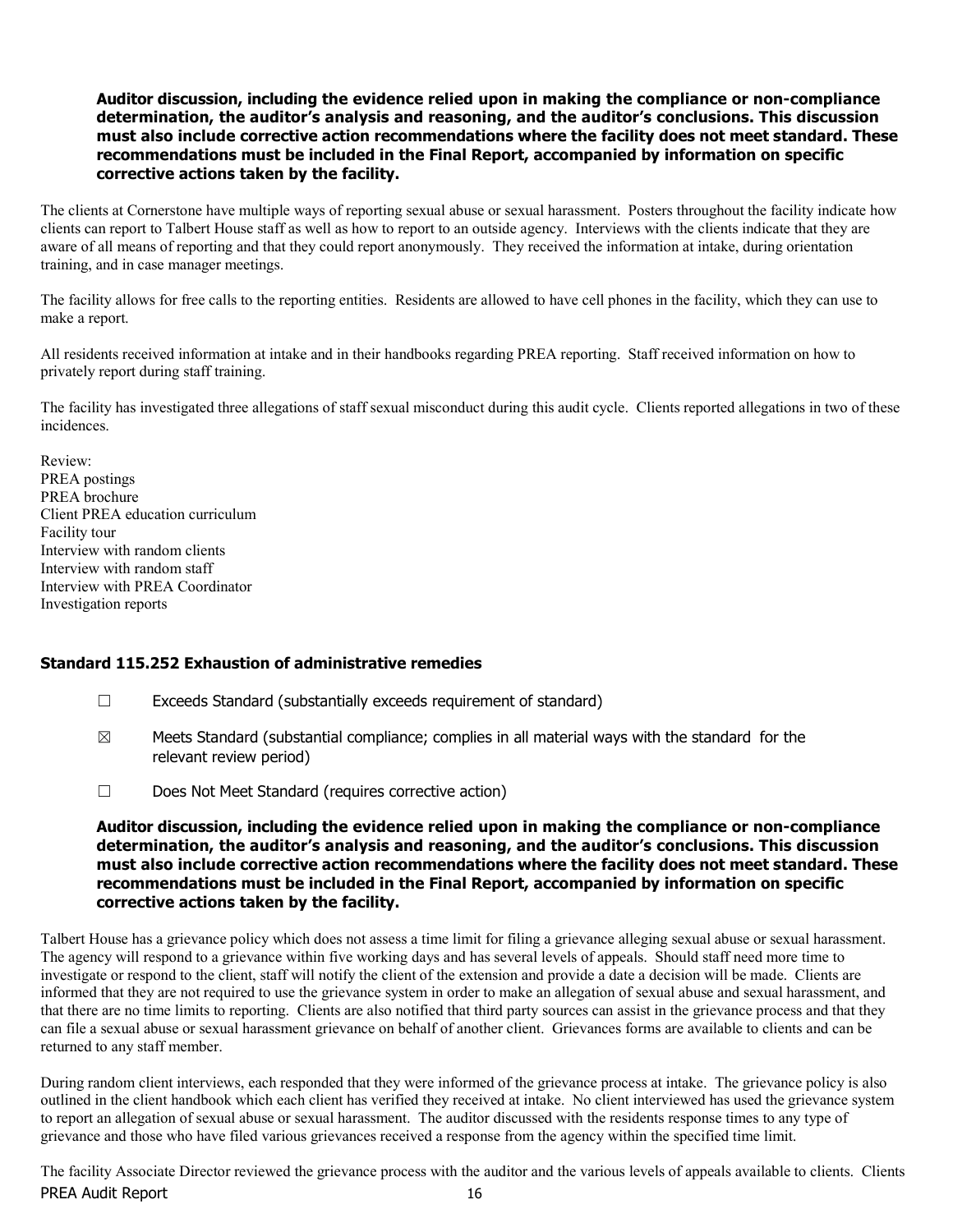who allege substantial risk of imminent sexual abuse will be immediately protected. The victim can be moved to another room or facility or the abuser can be moved to another room or facility. Agency practice is to place any staff member who is the subject of a sexual abuse or sexual harassment allegation on administrative leave.

Review: Policy and procedure Interview with random clients Interview with Associate Director Interview with PREA Coordinator

### Standard 115.253 Resident access to outside confidential support services

- ☐ Exceeds Standard (substantially exceeds requirement of standard)
- $\boxtimes$  Meets Standard (substantial compliance; complies in all material ways with the standard for the relevant review period)
- ☐ Does Not Meet Standard (requires corrective action)

#### Auditor discussion, including the evidence relied upon in making the compliance or non-compliance determination, the auditor's analysis and reasoning, and the auditor's conclusions. This discussion must also include corrective action recommendations where the facility does not meet standard. These recommendations must be included in the Final Report, accompanied by information on specific corrective actions taken by the facility.

The facility has a MOU with Women Helping Women to provide victim advocate services or emotional support services related to sexual abuse. Women Helping Women has provided clients with their address and hotline number in order to obtain these services or make a sexual abuse or sexual harassment report.

The facility informs clients the limits of confidentiality when using these services during orientation group. Staff with licensure also inform clients about the limits of confidentiality when discussing issues with them.

Interviews with clients indicate that they have received the phone number and address of the Women Helping Women and understand that reporting an allegation to the center could result in a mandatory reporting of the allegation. The address and phone number to Women Helping Women is on posters located throughout the facility.

#### CORRECTIVE ACTION:

The postings throughout the three buildings have the address of the agency listed versus the address of the emotional supportive agency.

#### FACILITY RESPONSE:

The facility has drafted new postings with the Women Helping Women address listed as a way of contacting an outside emotional supportive agency. The new poster were placed in the three buildings. Auditor review new postings.

Review: MOU with Women Helping Women Facility tour Interview with random clients Interview with Associate Director Postings

### Standard 115.254 Third-party reporting

- ☐ Exceeds Standard (substantially exceeds requirement of standard)
- $\boxtimes$  Meets Standard (substantial compliance; complies in all material ways with the standard for the relevant review period)
- ☐ Does Not Meet Standard (requires corrective action)

PREA Audit Report 17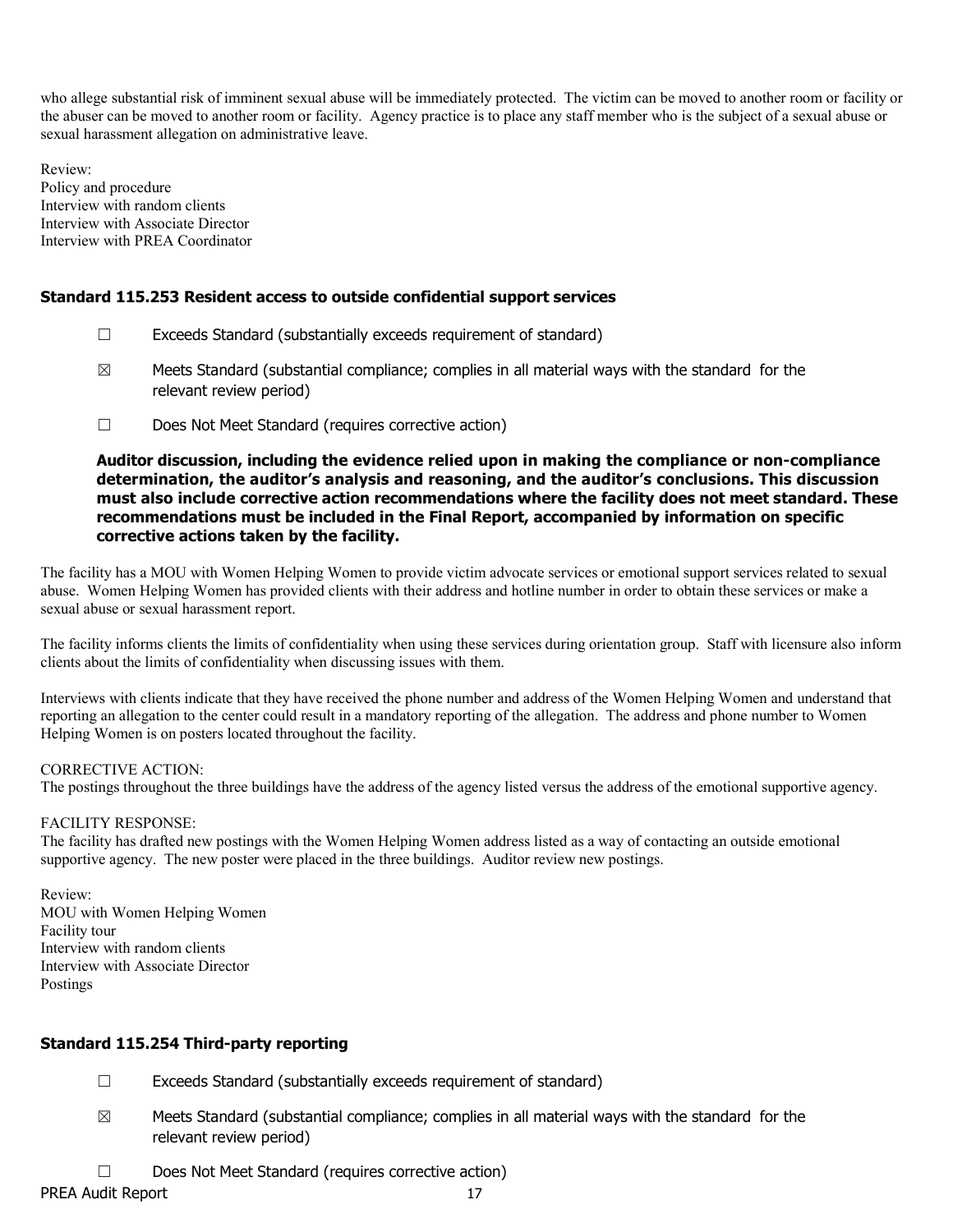The agency has posted on its website ways that anyone can report sexual abuse or sexual harassment on behalf of a resident. Residents are also educated that they can report to family members who can then make a third party report. This information is also on posters located in the visitation room.

The facility has not had a third party report during this audit cycle.

Review: Agency website Facility tour Interviews with random clients

#### Standard 115.261 Staff and agency reporting duties

- ☐ Exceeds Standard (substantially exceeds requirement of standard)
- $\boxtimes$  Meets Standard (substantial compliance; complies in all material ways with the standard for the relevant review period)
- ☐ Does Not Meet Standard (requires corrective action)

Auditor discussion, including the evidence relied upon in making the compliance or non-compliance determination, the auditor's analysis and reasoning, and the auditor's conclusions. This discussion must also include corrective action recommendations where the facility does not meet standard. These recommendations must be included in the Final Report, accompanied by information on specific corrective actions taken by the facility.

The agency has a policy that requires all staff to immediately report any knowledge, suspicion, or information regarding an incident of sexual abuse, sexual harassment, or retaliation, including third party and anonymous reports. The staff have been give instruction on how to document the report in a way which limits access to that information, and to only share that information with staff in order to make treatment, investigation, or other security decisions. All allegations of sexual abuse or harassment are referred to the Associate Director and PREA Coordinator for investigation.

Staff interviewed, including line staff and facility leadership, understood their duty to report and were trained appropriately on the agency's PREA reporting policies. Staff indicated that they would have no trouble reporting any allegation or suspicion of sexual abuse, sexual harassment, or retaliation even if it was against another staff member. The facility has investigated an allegation that was reported based on staff suspicion.

All staff members who have licensure are required to inform clients of their status and the limits of confidentiality. These staff members maintain their duty report any allegation made to them.

The facility does not accept any client that is under the age of 18 and does not have a duty to report to child protective services. The facility would make a report to adult protective services if the alleged victim was classified as a vulnerable adult.

Review: Policy and procedure Employee training curriculum Interviews with random staff Interview with Associate Director Interview with PREA Coordinator Investigation report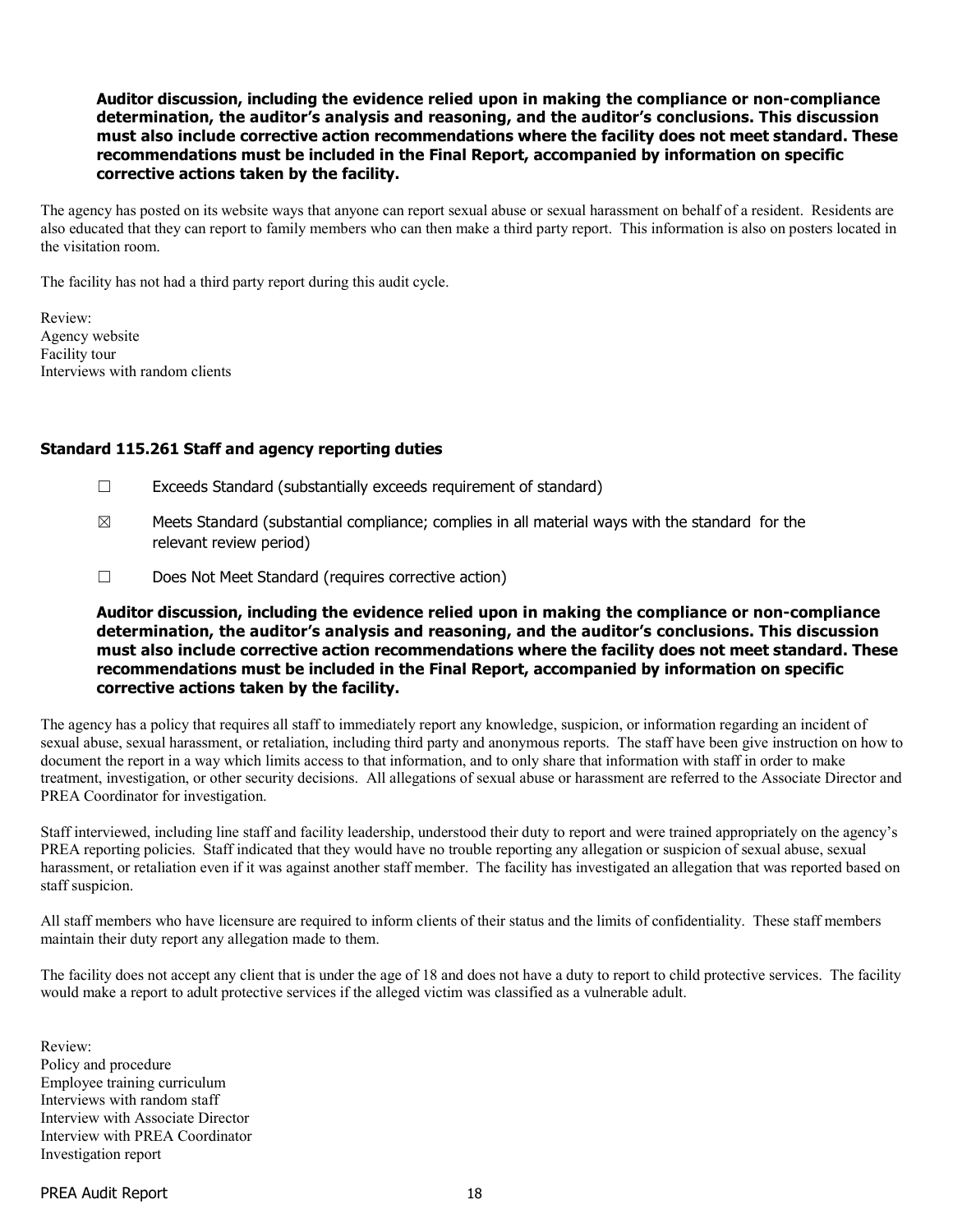#### Standard 115.262 Agency protection duties

- ☐ Exceeds Standard (substantially exceeds requirement of standard)
- $\boxtimes$  Meets Standard (substantial compliance; complies in all material ways with the standard for the relevant review period)
- ☐ Does Not Meet Standard (requires corrective action)

Auditor discussion, including the evidence relied upon in making the compliance or non-compliance determination, the auditor's analysis and reasoning, and the auditor's conclusions. This discussion must also include corrective action recommendations where the facility does not meet standard. These recommendations must be included in the Final Report, accompanied by information on specific corrective actions taken by the facility.

The facility has a plan to protect clients from imminent sexual abuse. The facility has several dorm units that a client can be moved to in order to facilitate protection. If necessary, Talbert House has several facilities throughout Cincinnati. The facility could utilize one of the other facilities if necessary to protect a client from imminent sexual abuse. The agency has a practice of placing a staff member on administrative leave if they are the subject of a sexual abuse of sexual harassment investigation.

An interview with the Associate Director and both PREA Coordinators discussed the process for ensuring client safety and making a move to another facility if necessary. The facility has moved a client to another facility during an investigation and has moved a staff member to another facility.

The auditor was left with the impression from the interviews with clients and staff that client safety was paramount to the staff and that any necessary changes that would not jeopardize the safety and security of the facility would be made.

Review: Police and procedure Interview with Associate Director Interview with RA staff Interview with Case Manger Interview with PREA Coordinator Investigation reports

### Standard 115.263 Reporting to other confinement facilities

- ☐ Exceeds Standard (substantially exceeds requirement of standard)
- $\boxtimes$  Meets Standard (substantial compliance; complies in all material ways with the standard for the relevant review period)
- ☐ Does Not Meet Standard (requires corrective action)

#### Auditor discussion, including the evidence relied upon in making the compliance or non-compliance determination, the auditor's analysis and reasoning, and the auditor's conclusions. This discussion must also include corrective action recommendations where the facility does not meet standard. These recommendations must be included in the Final Report, accompanied by information on specific corrective actions taken by the facility.

The agency has a policy that requires the facility Director to report to the head of another facility any allegation made against that facility within 72 hours of receiving the allegation. The Director is responsible for documenting the report and making notification of such report to the PREA Coordinator. Should a report be made to the facility that a client at another facility is making an allegation toward someone in their agency; the Associate Director shall ensure that the allegation is fully investigated.

An interview with the Associate Director indicated that the facility has not received a report from another institution. The facility has made a report to the Montgomery County Jail referring an allegation that was reported to the facility by a client.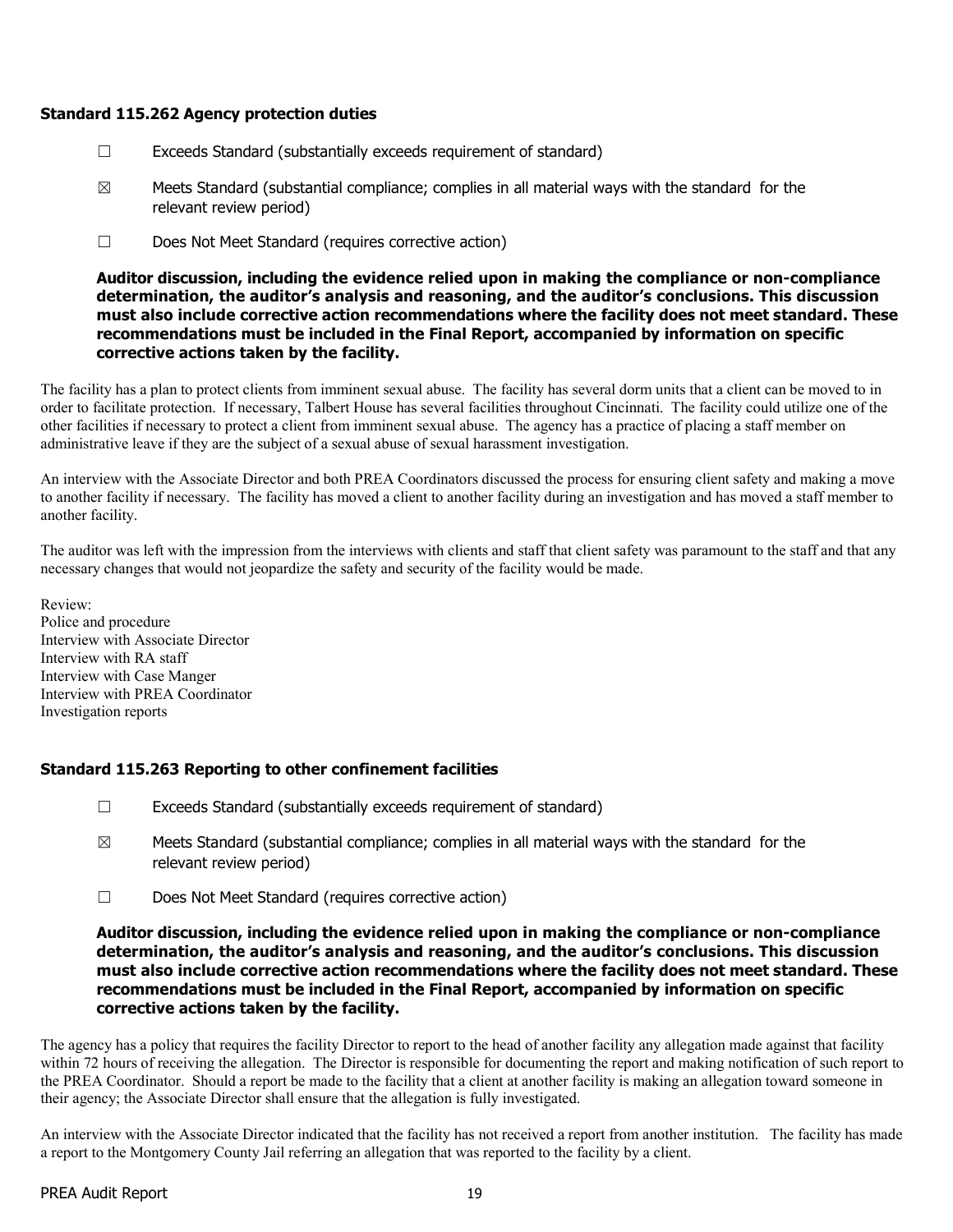Review: Policy and procedure Interview with PREA Coordinator Interview with Associate Director

#### Standard 115.264 Staff first responder duties

- ☐ Exceeds Standard (substantially exceeds requirement of standard)
- $\boxtimes$  Meets Standard (substantial compliance; complies in all material ways with the standard for the relevant review period)
- ☐ Does Not Meet Standard (requires corrective action)

Auditor discussion, including the evidence relied upon in making the compliance or non-compliance determination, the auditor's analysis and reasoning, and the auditor's conclusions. This discussion must also include corrective action recommendations where the facility does not meet standard. These recommendations must be included in the Final Report, accompanied by information on specific corrective actions taken by the facility.

The agency has a policy requiring all staff be trained on first responder duties. The duties vary from non-security staff to security staff. All staff are supplied the required first responder training. The facility has a detailed sexual abuse, assault, harassment response procedure for any incident of sexual abuse. This plan is located in the compliance manual stored at the main post. The response procedure includes where to place an alleged abuser when separating from the victim so that the abuse cannot destroy any evidence, preserving evidence until the local legal authority can collect the evidence, requesting that the alleged victim not do anything to destroy evidence including washing, brushing teeth changing clothes, performing bodily functions, smoking, drinking, or eating, reporting allegation to the local authorities and to the facility Associate Director or the manager on call and the PREA Coordinator.

Non-security staff are required per policy to contact a security staff member and make a request that the alleged victim not take any action that could destroy evidence.

During staff interviews, both security and non-security staff have acknowledged their training of the first responder duties. The staff was able to specifically identify the steps they are to take as a security or non-security staff and knew the location of the sexual abuse, assault harassment response procedure.

Review: Policy and procedure Facility tour First Responder Duties in Compliance Manual Interview with random staff Interview with Associate Director Interview with PREA Coordinator

### Standard 115.265 Coordinated response

- $\Box$  Exceeds Standard (substantially exceeds requirement of standard)
- $\boxtimes$  Meets Standard (substantial compliance; complies in all material ways with the standard for the relevant review period)
- ☐ Does Not Meet Standard (requires corrective action)

Auditor discussion, including the evidence relied upon in making the compliance or non-compliance determination, the auditor's analysis and reasoning, and the auditor's conclusions. This discussion must also include corrective action recommendations where the facility does not meet standard. These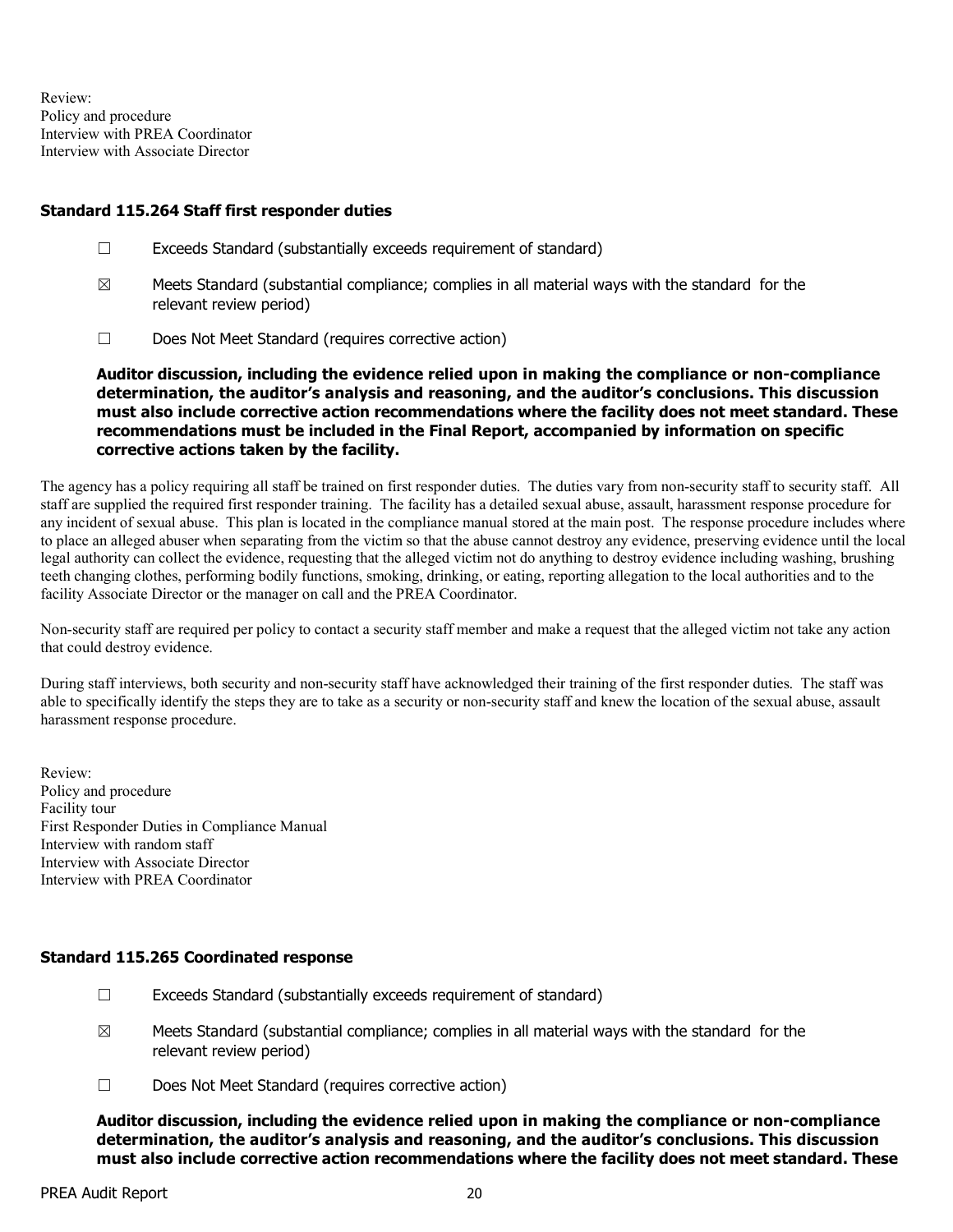#### recommendations must be included in the Final Report, accompanied by information on specific corrective actions taken by the facility.

The agency has developed a Sexual Abuse, Sexual Assault, Sexual Harassment Reporting Form to walk staff members through the coordinated response plan. The plan list the required steps and is posted in the Compliance Manual located at the main post. The steps listed are specific and detailed enough for staff to follow in the event of a sexual abuse/sexual assault incident. The list starts with the first responder duties and refers the staff member to call the local authorities and the Associate Director or Manager on Call as well as the PREA Coordinator.

The Associate Director will follow up with the local authorities until completion of the investigation. An administrative investigation will not take place until after the criminal investigation is completed or in conjunction with the local legal authority.

The staff will offer the victim access to a forensic medical exam at University Hospital, victim advocate services from Women Helping Women, and if the advocate services are not readily available a qualified staff member who has been trained as an emotional support person will assist. The advocate will accompany the victim to the medical exam and any investigative interviews. In cases of sexual assault or sexual abuse, the victim's mental health will be evaluated by the agency clinical supervisor. The clinical supervisor will update the PREA Coordinator on the victim's need for additional services.

The case manager or designee will be responsible for the 90 day retaliation monitoring and status checks.

Review: Policy and procedure Sexual abuse, assault, harassment reporting form Interview with PREA Coordinator Interview with Associate Director Interview with staff Interview with RA Practitioner

#### Standard 115.266 Preservation of ability to protect residents from contact with abusers

- $\Box$  Exceeds Standard (substantially exceeds requirement of standard)
- $\Box$  Meets Standard (substantial compliance; complies in all material ways with the standard for the relevant review period)
- ☐ Does Not Meet Standard (requires corrective action)

Auditor discussion, including the evidence relied upon in making the compliance or non-compliance determination, the auditor's analysis and reasoning, and the auditor's conclusions. This discussion must also include corrective action recommendations where the facility does not meet standard. These recommendations must be included in the Final Report, accompanied by information on specific corrective actions taken by the facility.

N/A: The PREA Coordinator reports that the facility does not have a union nor does it enter into any contracts with employees.

#### Standard 115.267 Agency protection against retaliation

- $\Box$  Exceeds Standard (substantially exceeds requirement of standard)
- $\boxtimes$  Meets Standard (substantial compliance; complies in all material ways with the standard for the relevant review period)
- ☐ Does Not Meet Standard (requires corrective action)

Auditor discussion, including the evidence relied upon in making the compliance or non-compliance determination, the auditor's analysis and reasoning, and the auditor's conclusions. This discussion must also include corrective action recommendations where the facility does not meet standard. These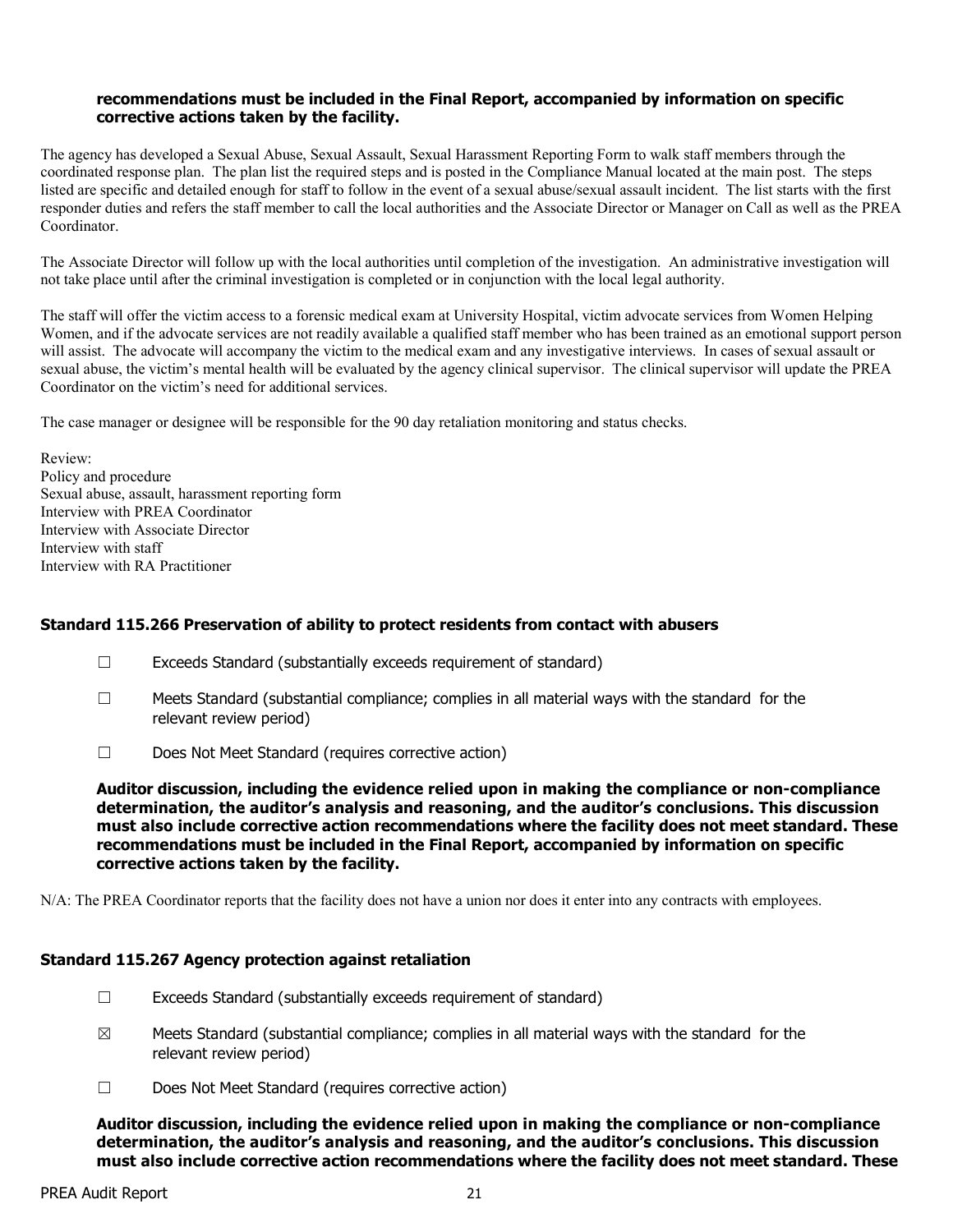#### recommendations must be included in the Final Report, accompanied by information on specific corrective actions taken by the facility.

The agency has a policy designed to protect clients and staff who report sexual abuse or sexual harassment or cooperate with an investigation from retaliation from other clients or staff. The protection measures include bed moves, dorm moves, facility moves, and administrative leaves for staff. Should a client or staff member make a request, an emotional support person will be available for services.

The Associate Director or designee would be responsible for monitoring the conduct, and treatment of clients or staff who report sexual abuse. The monitoring of clients who report abuse would also include periodic status checks and client disciplinary records, housing, program changes, or negative performance reviews or reassignments of staff. The monitoring would continue past 90 days if need is indicated. Monitoring would cease if the allegation has been determined to be unfounded.

The facility has made facility moves for victims and alleged abusers during investigations in order to protect against retaliation.

The auditor was able to interview the Associate Director as well as the Clinical Supervisor to confirm the retaliation monitoring process and the measures the facility would employ to ensure that a client or staff member would be protected from retaliation.

Review: Policy and procedure Retaliation monitoring form Interview with Associate Director Interview with PREA Coordinator Interview with Clinical Supervisor Investigation reports

### Standard 115.271 Criminal and administrative agency investigations

- ☐ Exceeds Standard (substantially exceeds requirement of standard)
- $\boxtimes$  Meets Standard (substantial compliance; complies in all material ways with the standard for the relevant review period)
- ☐ Does Not Meet Standard (requires corrective action)

#### Auditor discussion, including the evidence relied upon in making the compliance or non-compliance determination, the auditor's analysis and reasoning, and the auditor's conclusions. This discussion must also include corrective action recommendations where the facility does not meet standard. These recommendations must be included in the Final Report, accompanied by information on specific corrective actions taken by the facility.

The facility conducts administrative investigations but does not conduct criminal investigations. Criminal investigations would be completed by City of Cincinnati Police Department. The facility has three allegations of staff sexual misconduct during this audit cycle.

Investigation #1: A client made a sexual abuse allegation against a staff member. The allegation was referred to the Cincinnati Police Department for criminal investigation and an internal administrative investigation also took place. The administrative investigation determined that the allegation was not founded. The police department determined there was no criminal activity. During the investigation, the clients was moved to another halfway house facility and a rescreen was conducted.

Investigation #2: A staff member made a suspicion report on an inappropriate relationship between a staff member and client. The facility conducted an administrative investigation and referred the allegation to the Cincinnati Police Department. Both investigation determined the allegation to be unfounded. During the investigation, the staff member was transferred to another facility and the client received a risk assessment rescreen. After the investigation was complete, staff was retrained on who to manage rumors and when it is appropriate to intervene in situations.

Investigation #3: A client made a retaliation report against a staff member claiming he was be retaliated against because he ended the relationship with staff. The client would not provide any evidence to his claim. The Bureau of Prisons also investigated allegation. The allegation was determined to be unsubstantiated. The client is no longer at the facility due to an escape charge.

The facility has a trained administrative investigator and the PREA Coordinator is a trained investigator as well.

PREA Audit Report 22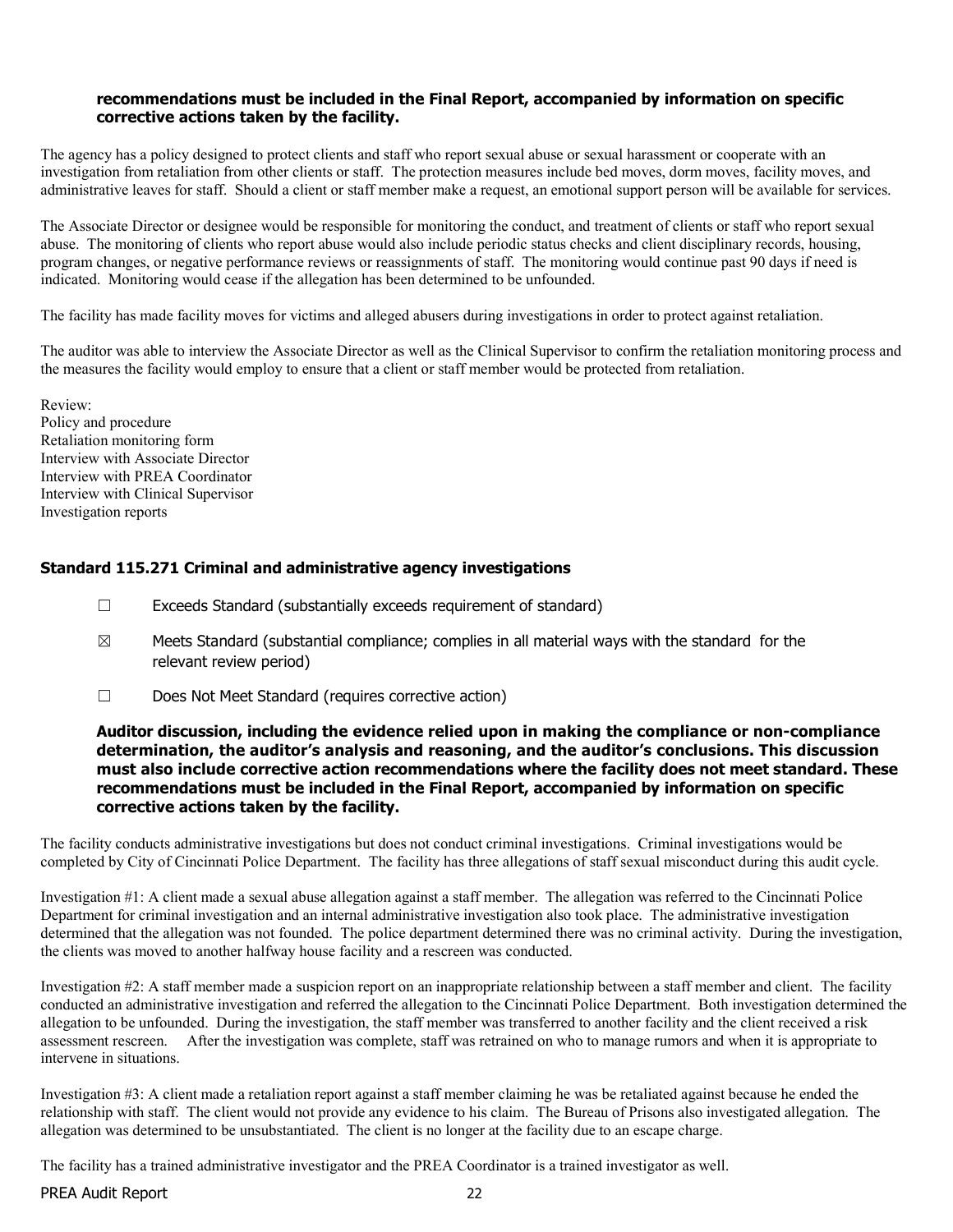The auditor sat with the PREA Coordinator and the PREA Investigator to review the process for how the investigator completes an investigation. The investigator discussed the review of any camera footage if available, interviewing the alleged victim, witness, and abuser, and review if there has been previous complains made against the suspected abuser. At no time does the investigator use status as a client or staff member to determine credibility. The facility does not use a polygraph examination as part of an administrative investigation. All allegations will receive an administrative investigation regardless of whether the alleged victim or abuser is no longer employed or in the control of the agency.

All allegations are documented and reviewed by the Risk Management Committee. The report is comprehensive in the information it collects from the beginning to the disposition of the allegation. If a Sexual Abuse Review Team meeting and retaliation monitoring is necessary, the investigator will denote the time of the SART meeting and who is responsible for retaliation monitoring.

The PREA Coordinator confirmed the retention schedule of for as long as the person is incarcerated or employed with the agency plus five years. The Associate Director is responsible for maintaining contact with the legal local authority when the investigation has been referred for criminal investigation.

Review: Policy and procedure Investigation reports Interview with PREA Coordinator Interview with Associate Director Investigation reports

### Standard 115.272 Evidentiary standard for administrative investigations

- ☐ Exceeds Standard (substantially exceeds requirement of standard)
- $\boxtimes$  Meets Standard (substantial compliance; complies in all material ways with the standard for the relevant review period)
- ☐ Does Not Meet Standard (requires corrective action)

#### Auditor discussion, including the evidence relied upon in making the compliance or non-compliance determination, the auditor's analysis and reasoning, and the auditor's conclusions. This discussion must also include corrective action recommendations where the facility does not meet standard. These recommendations must be included in the Final Report, accompanied by information on specific corrective actions taken by the facility.

By agency policy and confirmed by the investigator and PREA Coordinator interviews, the agency imposes a standard of preponderance of evidence or 51% to substantiate an allegation of sexual abuse or sexual harassment.

The PREA Coordinator reviews all investigations to ensure that the proper determination was met based on the preponderance of evidence criteria.

Review: Policy and procedure Interview with PREA Coordinator

### Standard 115.273 Reporting to residents

- ☐ Exceeds Standard (substantially exceeds requirement of standard)
- $\boxtimes$  Meets Standard (substantial compliance; complies in all material ways with the standard for the relevant review period)
- ☐ Does Not Meet Standard (requires corrective action)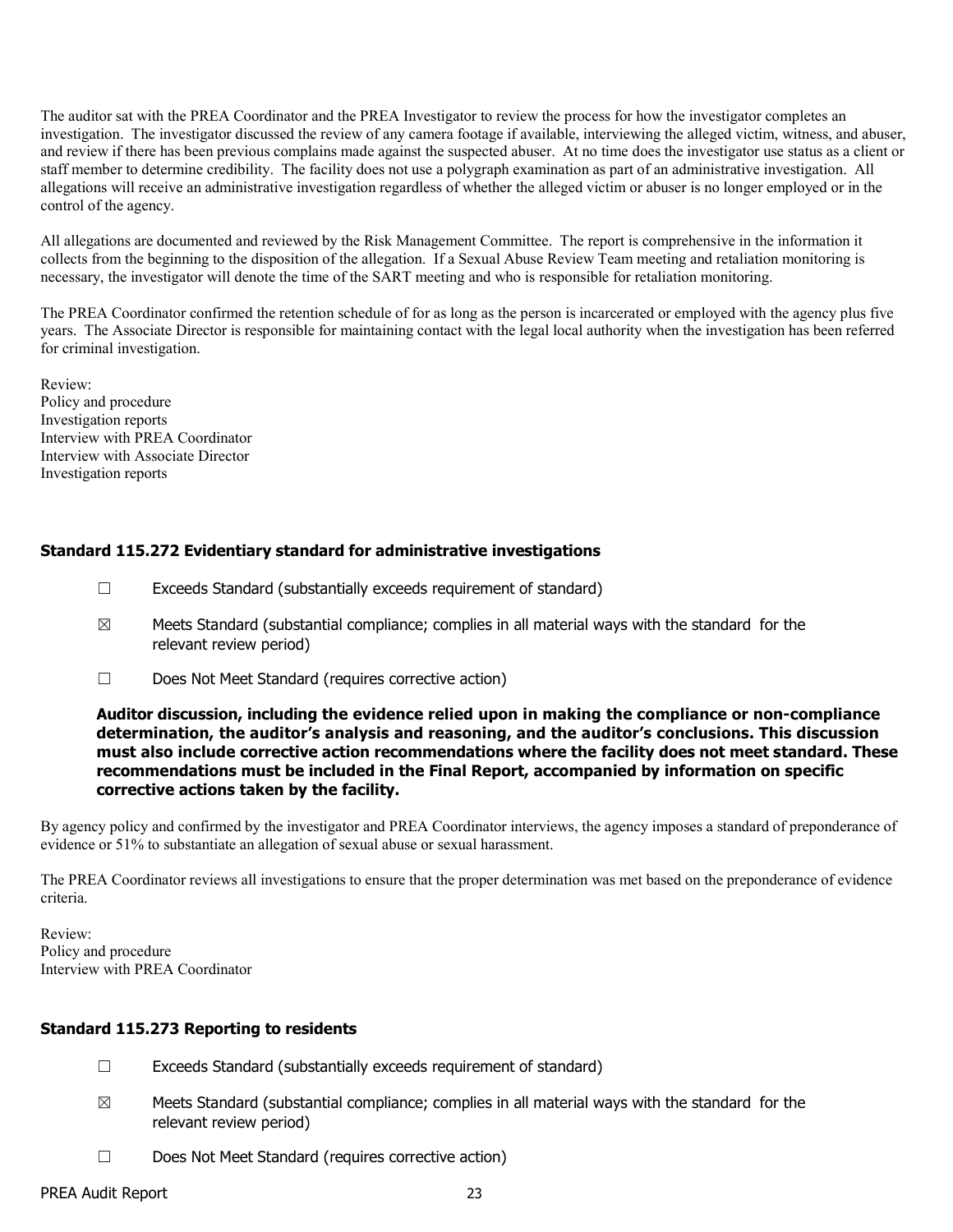Talbert House policy requires client notification to any client that alleges sexual abuse or sexual harassment whether that allegation has been determined to be substantiated, unsubstantiated, or unfounded. The PREA coordinator is responsible for reporting investigation outcomes to clients.

Review: Policy and procedure Client notification Investigation reports Interview with PREA Coordinator

#### Standard 115.276 Disciplinary sanctions for staff

- ☐ Exceeds Standard (substantially exceeds requirement of standard)
- $\boxtimes$  Meets Standard (substantial compliance; complies in all material ways with the standard for the relevant review period)
- ☐ Does Not Meet Standard (requires corrective action)

Auditor discussion, including the evidence relied upon in making the compliance or non-compliance determination, the auditor's analysis and reasoning, and the auditor's conclusions. This discussion must also include corrective action recommendations where the facility does not meet standard. These recommendations must be included in the Final Report, accompanied by information on specific corrective actions taken by the facility.

Talbert House outlines its progressive disciplinary plan in its employee handbook. A review of the handbook states that any staff member found to have engaged in sexual abuse will be terminated. Termination or resignations by staff will not void an investigation and any criminal activity will be reported to the legal authority and to any relevant licensing agency. Policy also indicates that the agency will notify law enforcement or any relevant licensing boards of any terminations or resignations based upon violations of the agency's client sexual abuse and sexual harassment prevention policy when such behavior is criminal in nature.

All staff interviewed understood that anyone engaging in sexual harassment will be disciplined according to agency policy and that they would be terminated for participating in sexual abuse. Staff indicated that they are required to report any suspicion to their immediate supervisor and that they would not have any issue reporting a coworker for violation of the zero tolerance policy.

The auditor reviewed agency policy, the employee handbook, and interviewed the PREA Coordinator and Human Resource Generalist to confirm the disciplinary process for employees found to have substantially engaged in sexual harassment or sexual abuse against residents. All agency leadership stated that any employee found to have engaged in sexual harassment will be immediately disciplined up to and including termination from the facility and employees found to have engaged in sexual abuse will be immediately terminated and law enforcement would be notified.

Review: Policy and procedure Employee handbook Interview with random staff Interview with PREA Coordinator Interview with Human Resource Generalist Review of employee files

# Standard 115.277 Corrective action for contractors and volunteers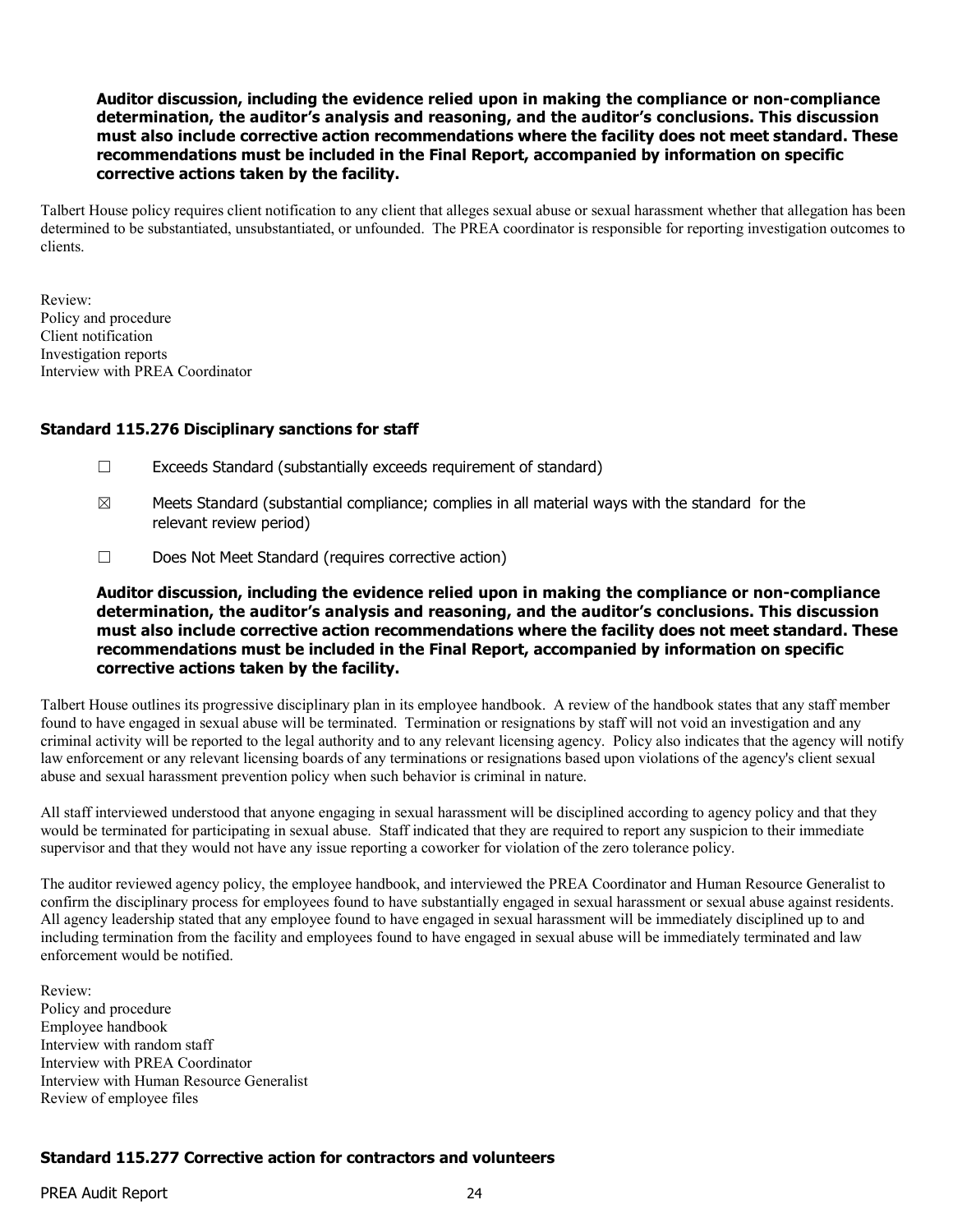- ☐ Exceeds Standard (substantially exceeds requirement of standard)
- $\boxtimes$  Meets Standard (substantial compliance; complies in all material ways with the standard for the relevant review period)
- ☐ Does Not Meet Standard (requires corrective action)

All contractors and volunteers are made aware of the agency's zero tolerance policy toward sexual abuse and sexual harassment. Each must participate in PREA training where they will be taught how to prevent, detect, respond, and report sexual harassment and sexual abuse.

The facility has not had an allegation of sexual abuse or sexual harassment against a contractor or volunteer during this audit cycle.

Review: Policy and procedure Contractor training verification Interview with PREA Coordinator Investigation reports

### Standard 115.278 Disciplinary sanctions for residents

- ☐ Exceeds Standard (substantially exceeds requirement of standard)
- $\boxtimes$  Meets Standard (substantial compliance; complies in all material ways with the standard for the relevant review period)
- ☐ Does Not Meet Standard (requires corrective action)

#### Auditor discussion, including the evidence relied upon in making the compliance or non-compliance determination, the auditor's analysis and reasoning, and the auditor's conclusions. This discussion must also include corrective action recommendations where the facility does not meet standard. These recommendations must be included in the Final Report, accompanied by information on specific corrective actions taken by the facility.

The facility has an appropriate policy that disciplines clients for a substantiated allegation of sexual abuse or sexual harassment or for a criminal finding of guilt for sexual abuse or harassment. The facility has not had an allegation of client on client sexual abuse or sexual harassment, nor have they had a guilty finding in a criminal investigation of client on client sexual abuse or sexual harassment during this audit cycle.

The client handbook clearly defines the agency's rule violations and the possible sanctions. Each client is given a handbook at intake and staff reviews the handbook, specifically the disciplinary policies, with each client.

During client interviews, all clients stated that they received a handbook at intake and that staff reviewed the disciplinary policies with them. Each client was able to identify the sanctions that accompany a substantiated allegation of sexual abuse or sexual harassment or a criminal finding of guilt.

Review: Policy and procedure Client handbook Interviews with random clients Interview with PREA Coordinator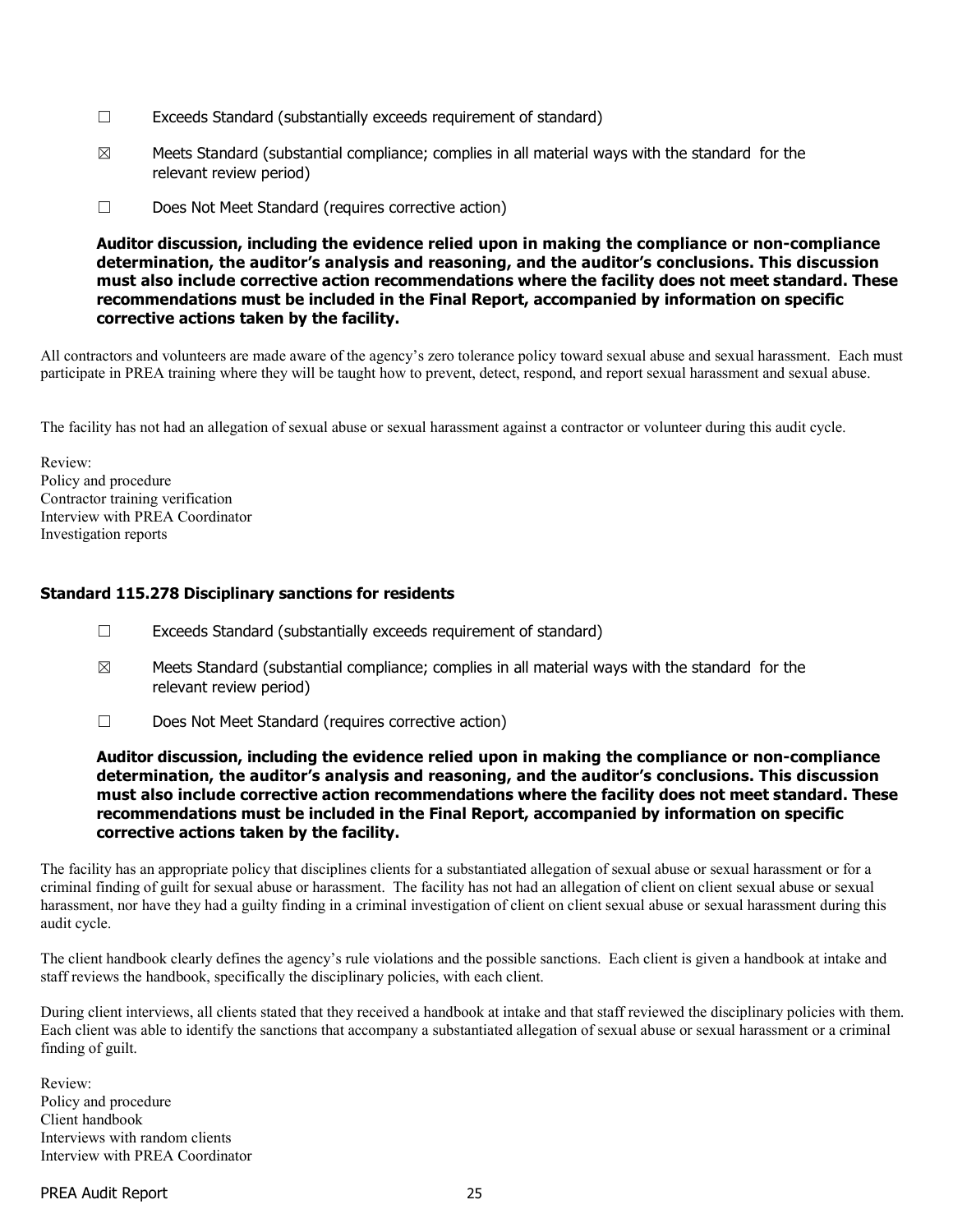### Standard 115.282 Access to emergency medical and mental health services

- ☐ Exceeds Standard (substantially exceeds requirement of standard)
- $\boxtimes$  Meets Standard (substantial compliance; complies in all material ways with the standard for the relevant review period)
- ☐ Does Not Meet Standard (requires corrective action)

Auditor discussion, including the evidence relied upon in making the compliance or non-compliance determination, the auditor's analysis and reasoning, and the auditor's conclusions. This discussion must also include corrective action recommendations where the facility does not meet standard. These recommendations must be included in the Final Report, accompanied by information on specific corrective actions taken by the facility.

After an incident of sexual abuse or sexual assault, victims are offered unimpeded access to emergency medical treatment and crisis intervention services. Qualified practitioners who would determine the appropriate scope of services would provide these services. Medical services would be provided by University Hospital, and mental health, crisis intervention, or advocacy services would be provided by Women Helping Women. Clients would be given timely information about sexually transmitted infections prophylaxis (there are no women in this facility). All services are offered free of charge to clients.

The victim's mental health will be evaluated by the agency clinical staff. The clinician will update the PREA Coordinator on the victim's need for outside services.

Talbert House staff are trained on the appropriate response to an incident of sexual abuse or sexual assault during monthly staff meetings.

A review of allegation investigation forms shows that staff would offer clients the opportunity to receive medical and mental health care if appropriate.

Review: Policy and procedure Sexual Abuse, Assault, Harassment Reporting form Training roster Investigation report form Interview with PREA Coordinator Interview with Associate Director Interview with random staff

# Standard 115.283 Ongoing medical and mental health care for sexual abuse victims and abusers

- ☐ Exceeds Standard (substantially exceeds requirement of standard)
- $\boxtimes$  Meets Standard (substantial compliance; complies in all material ways with the standard for the relevant review period)
- ☐ Does Not Meet Standard (requires corrective action)

Auditor discussion, including the evidence relied upon in making the compliance or non-compliance determination, the auditor's analysis and reasoning, and the auditor's conclusions. This discussion must also include corrective action recommendations where the facility does not meet standard. These recommendations must be included in the Final Report, accompanied by information on specific corrective actions taken by the facility.

The facility offers community medical and counseling services for clients who have been sexually abused in a prison, jail, lockup, or juvenile facility. The treatment includes testing for sexually transmitted diseases. Treatment is offered to all known client to client abusers within 60 days of learning such history. All treatment is offered free of charge. The facility has not had a report of any known client to client abuser.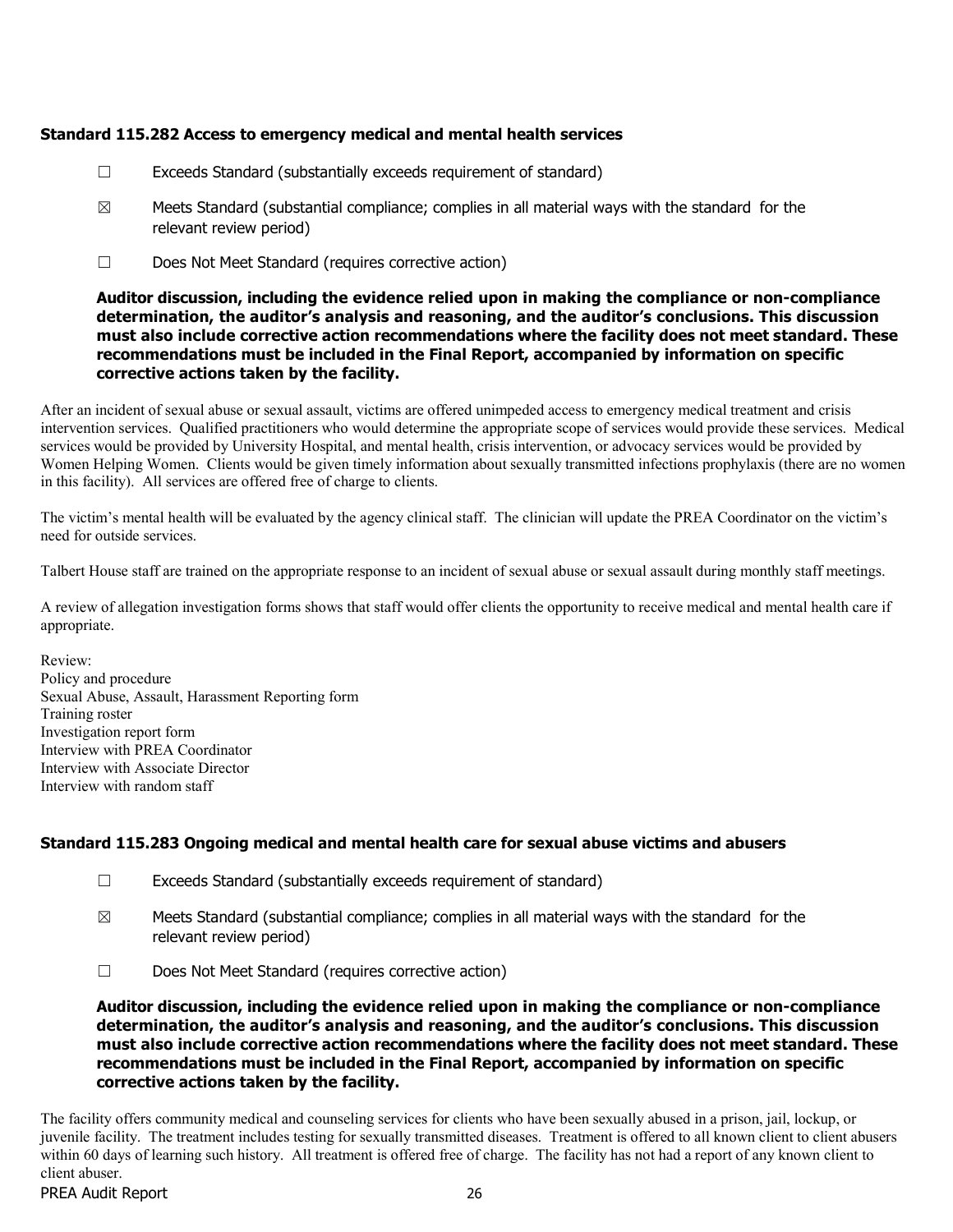Staff are trained on the first responder duties and coordinated response plan. This plan outlines how staff is to offer unimpeded access to both emergency and ongoing medical and mental health care. Ongoing medical and mental health care will be at the discretion of the medical provider and is again at no cost to the resident.

The PREA initial screening and rescreening along with other intake documentation are reviewed to determine if a client has abused others while in a correctional setting. If a client indicates or has a report that indicates that he has in fact abused another client while in a correctional setting, the agency's clinician would meet with the client to determine if additional treatment or a referral for community treatment is necessary.

Review: Policy and procedure Sexual Abuse, Assault, Harassment Reporting form MOU with Women Helping Women Training roster Interview with PREA Coordinator Interview with Associate Director Interview with random staff

#### Standard 115.286 Sexual abuse incident reviews

- ☐ Exceeds Standard (substantially exceeds requirement of standard)
- $\boxtimes$  Meets Standard (substantial compliance; complies in all material ways with the standard for the relevant review period)
- ☐ Does Not Meet Standard (requires corrective action)

Auditor discussion, including the evidence relied upon in making the compliance or non-compliance determination, the auditor's analysis and reasoning, and the auditor's conclusions. This discussion must also include corrective action recommendations where the facility does not meet standard. These recommendations must be included in the Final Report, accompanied by information on specific corrective actions taken by the facility.

Talbert House has an agency policy on a review of all substantiated or unsubstantiated allegations of sexual abuse within 30 days of the conclusion of the investigation. The review team includes the PREA Coordinator, Facility Associate Director, Facility Director, Clinical staff, and any other staff member deemed necessary.

The team would review agency policies and practices, training, staffing plan, and physical vulnerabilities. This includes whether a change in policy or practice will better prevent, detect, or respond to sexual abuse; if the incident or allegation was motivated by race, ethnicity, gender identity, gang affiliation, or any other group dynamic; if any physical barriers in the area enabled the abuse; adequacy of staffing levels; and whether monitoring technology should be deployed or augmented to supplement supervision by staff. The agency's Risk Management Committee will review for any significant issues that may need to be addressed agency wide.

Cornerstone has had two allegations required a SART review; however, the facility completed a review on all allegations. The auditor review the paper work and process of a SART review with the PREA Coordinator. The SART team determined that additional training for staff was necessary during one of the reviews. The Director ensured that the Associate Director implemented any recommendations.

Review: Policy and procedure SART review forms Interview with PREA Coordinator Interview with Associate Director Investigation reports

#### Standard 115.287 Data collection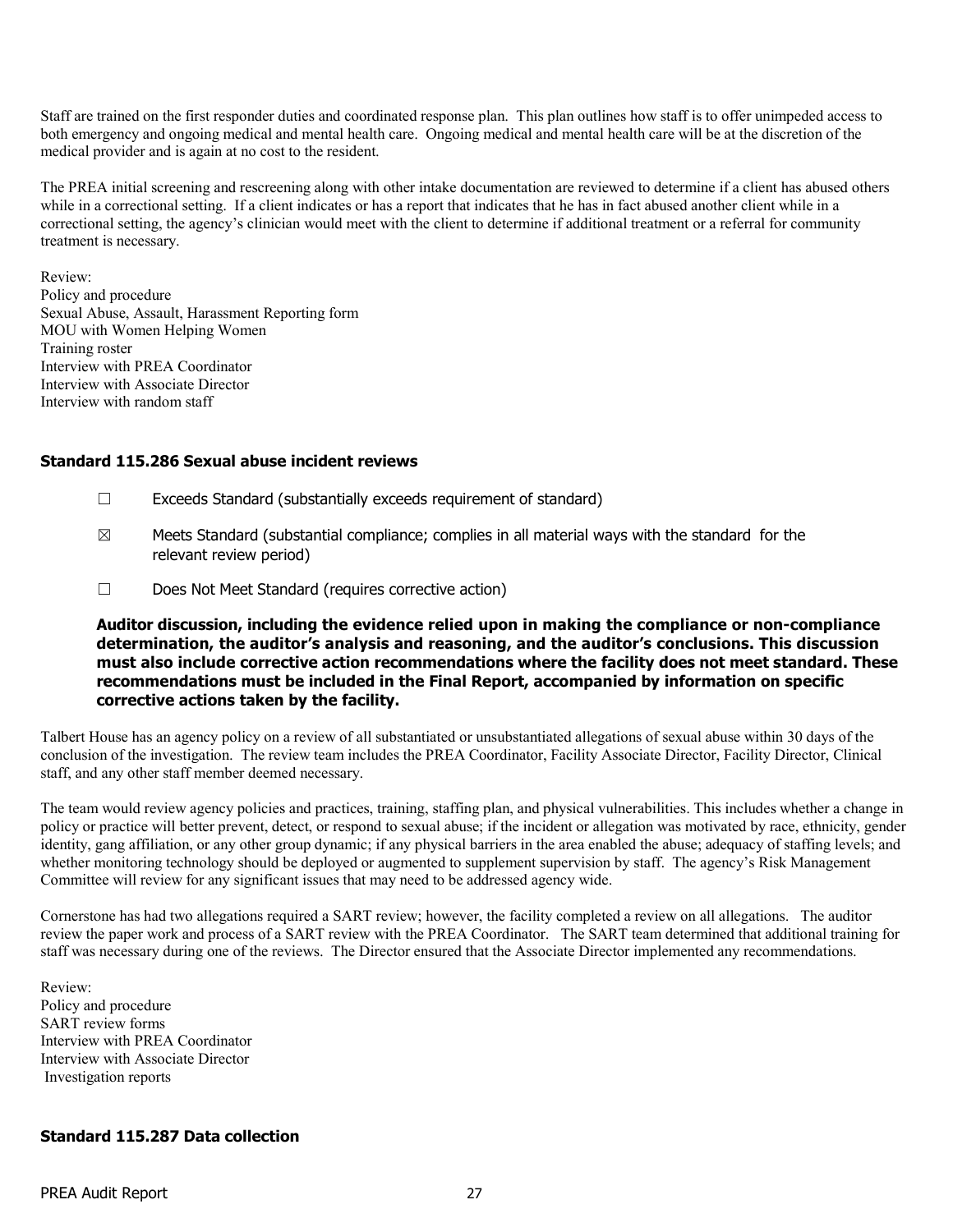- ☐ Exceeds Standard (substantially exceeds requirement of standard)
- $\boxtimes$  Meets Standard (substantial compliance; complies in all material ways with the standard for the relevant review period)
- ☐ Does Not Meet Standard (requires corrective action)

The facility directors are responsible for collecting the data for every allegation of sexual abuse and sexual harassment at the facility for each calendar year. The facility is using Ohio Department of Rehabilitation and Corrections PREA reporting form as the collection instrument. The information from this report is aggregated and listed in the agency's annual PREA report and the report is posted on the facility's website.

The PREA Coordinator reports the records retention schedule for information collected is ten years.

The Justice Department has not requested this information from the agency.

Review: Policy and procedure Annual PREA report Agency website (http://www.talberthouse.org/resources/prea-5/) ODRC PREA outcome measures report Interview with PREA Coordinator

### Standard 115.288 Data review for corrective action

- ☐ Exceeds Standard (substantially exceeds requirement of standard)
- $\boxtimes$  Meets Standard (substantial compliance; complies in all material ways with the standard for the relevant review period)
- ☐ Does Not Meet Standard (requires corrective action)

Auditor discussion, including the evidence relied upon in making the compliance or non-compliance determination, the auditor's analysis and reasoning, and the auditor's conclusions. This discussion must also include corrective action recommendations where the facility does not meet standard. These recommendations must be included in the Final Report, accompanied by information on specific corrective actions taken by the facility.

The agency has a policy requiring the PREA Coordinator to publish an annual PREA report. The report contains details on how the facility assess and improves the effectiveness of its sexual abuse prevention, detection, and response policies, practices, and training. The report identifies problem areas and corrective action along with the corrections from prior years. The report also includes an assessment of the agency's progress in addressing sexual abuse.

A review of the report shows the facility documented the required information as well as a comparison to last year's allegation demographics and corrective actions. The report list the ways the agency has addressed issues and its overall progress toward addressing sexual abuse.

The report is posted on the agency's website (http://www.talberthouse.org/resources/prea-5/) and includes reports from previous years. The report does not include any identifying information that could jeopardize the safety and security of the facility.

PREA Audit Report 28 Review: Policy and procedure Annual PREA report